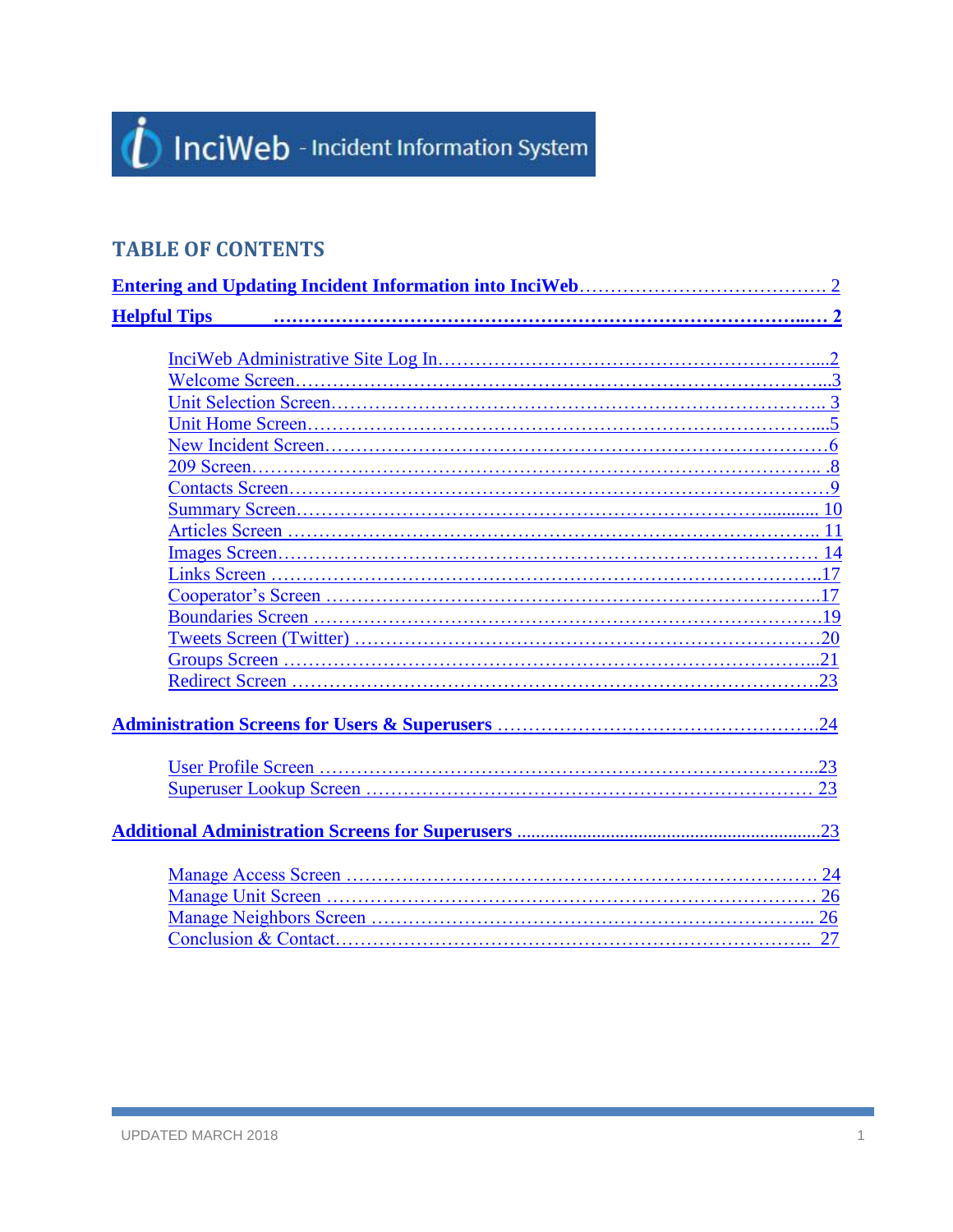<span id="page-1-1"></span><span id="page-1-0"></span>

| <b>Entering &amp;</b><br><b>Updating</b><br><b>Incident</b> | This tutorial is designed for InciWeb users to teach other users and<br>Superusers how to enter and update incident information into InciWeb.                                                                                                                                                                                                                                                                                                                                                                                             |
|-------------------------------------------------------------|-------------------------------------------------------------------------------------------------------------------------------------------------------------------------------------------------------------------------------------------------------------------------------------------------------------------------------------------------------------------------------------------------------------------------------------------------------------------------------------------------------------------------------------------|
| <b>Information</b><br>into InciWeb                          | This tutorial will also demonstrate how Superusers how perform<br>administrative functions within the Administrative site.                                                                                                                                                                                                                                                                                                                                                                                                                |
|                                                             | Text written in red indicates performing an action to demonstrate what<br>you're explaining.                                                                                                                                                                                                                                                                                                                                                                                                                                              |
| <b>Helpful Tips</b>                                         | Under the 'Administration' tab, unit superusers can add their unit<br>Facebook page on the 'Manage Unit' tab. This will be displayed with a<br>Facebook icon under 'Unit Information' on the public side.                                                                                                                                                                                                                                                                                                                                 |
|                                                             | The Ness Application Portal (NAP) is the security site used to log into<br>the InciWeb Administrative site to create and edit incidents on the unit<br>you are working on. The Ness Application Portal (NAP) can be<br>accessed from any computer that has flash player installed. Anyone<br>needing a NAP account can request one at https://nap.nwcg.gov/NAP/#.<br>NOTE: In the 'Organization Unit/Agency Fields', AD's should enter<br>the organizational unit that they are hired through and often this is<br>their dispatch office. |
|                                                             | 'Under the Images tab, more support for uploading QuickTime (.MOV)<br>files was added to upload and play QuickTime movies. Also under the<br>images tab an Image Upload Processer was added to inform the user<br>about the status of the upload. To refresh the upload status – click on<br>the 'Images' tab.                                                                                                                                                                                                                            |
|                                                             | When photographs are added to an incident, the public will know when<br>they were posted by a date and timestamp below the photo on the public<br>facing website.                                                                                                                                                                                                                                                                                                                                                                         |
|                                                             | The latitude/longitude boxes under the 209 tab are required fields. Users<br>are required to put a numeric value for the latitude/longitude<br>(degrees/minutes/seconds) in the boxes so the incident will appear on<br>the new website map. The latitude/longitude boxes cannot be filled in<br>with zeros (0). Instructions on how to convert coordinates can be found<br>at www.LATLONG.net.                                                                                                                                           |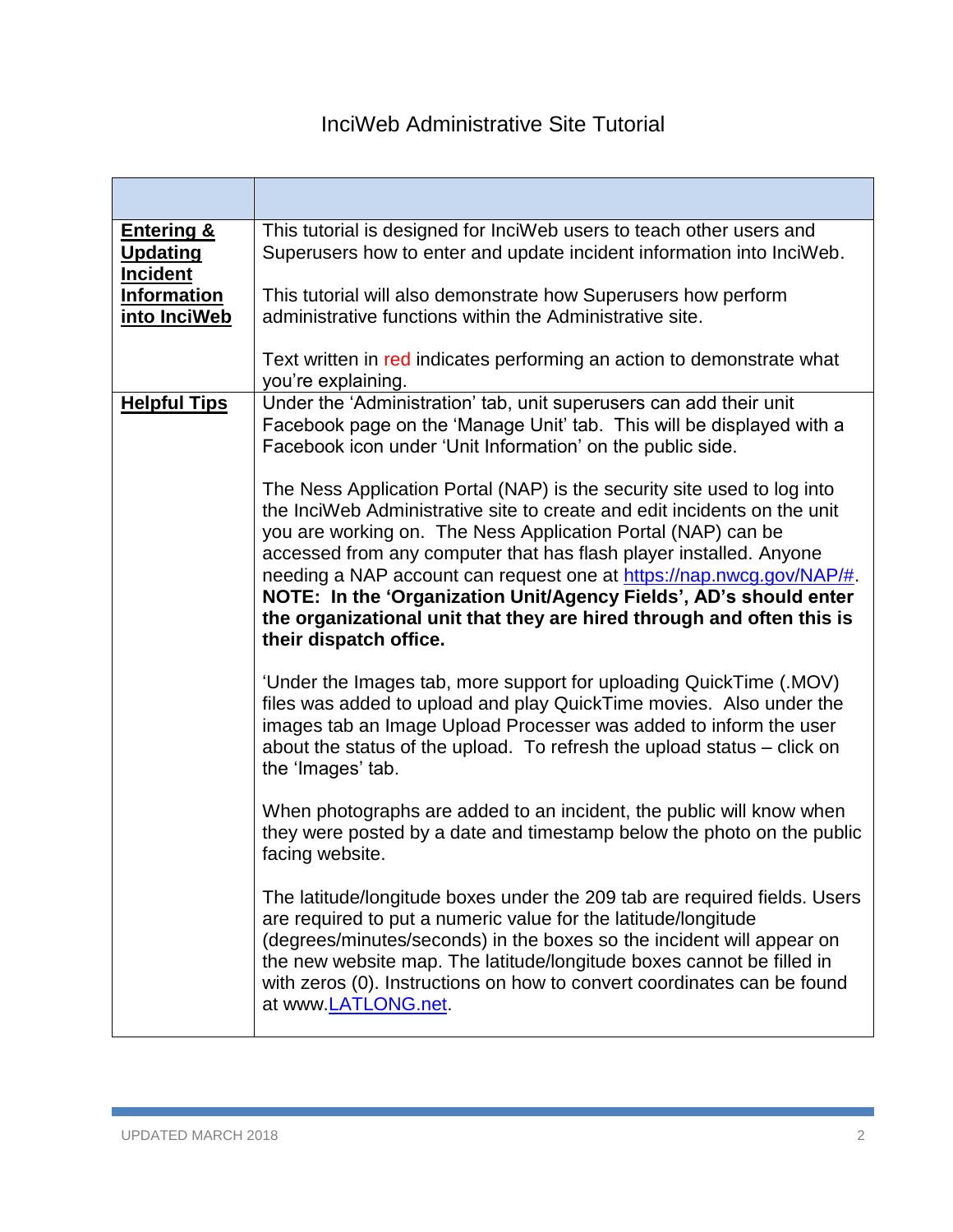<span id="page-2-0"></span>

| <b>InciWeb</b>                  | All InciWeb users and Superusers are required to have a NESS                                                                                                                                                                                                                                                           |
|---------------------------------|------------------------------------------------------------------------------------------------------------------------------------------------------------------------------------------------------------------------------------------------------------------------------------------------------------------------|
| <b>Administrativ</b>            | Application Portal or NAP username and password to log-in to InciWeb                                                                                                                                                                                                                                                   |
| e Site Log-In                   | Administrative Site to enter and update information in InciWeb                                                                                                                                                                                                                                                         |
|                                 | Information on how to obtain a NAP username and password is available<br>on the National Interagency Fire Center (NIFC) Public Information<br>Officer (PIO) bulletin board at NIFC PIO Bulletin Board in a document<br>titled 'Ness Application Portal (NAP) Log In Instructions.'                                     |
|                                 | There are two ways to log-in to the InciWeb Administrative site. You can<br>either log-on to the InciWeb Public site at <b>InciWeb</b> and click Log In on<br>the bottom right side of the screen or go to <b>NESS</b> Application Portal                                                                              |
|                                 | Instructions on how to log-in to the InciWeb Administrative site through<br>NAP contained in the 'Ness Application Portal (NAP) Log In Instructions,'<br>located on the NIFC PIO Bulletin Board at NIFC PIO Bulletin Board                                                                                             |
|                                 | If you have questions, or need more information, about obtaining a NAP<br>username and password, contact the Interagency Incident Applications<br>Helpdesk at (866) 224-7677.                                                                                                                                          |
| <b>Welcome</b><br><b>Screen</b> | When you log in to the InciWeb Administrative site through NAP, you will<br>see the Welcome Screen. The main purpose of this screen is to alert<br>InciWeb Superusers and users that changes have been made in the<br>InciWeb Administrative site and let them know where to get help if<br>needed.                    |
|                                 | Yellow feedback bars appear throughout the InciWeb Administrative Site<br>to help users navigate through it and to let them know whether or not<br>they have performed functions successfully.                                                                                                                         |
|                                 | There is a highlighted session timer at the top of the page. If you are<br>working continuously in InciWeb the timer will reset itself; but if you are<br>idle the time will start counting down from 60 minutes. A 'key' explaining<br>this feature is listed in the 'Information' tab before you select an incident. |
|                                 | The second feature is the 'grayed out' Unit Home, and 'New Incident'<br>tabs cannot be selected and provide another way to help users navigate<br>through the InciWeb Administrative site by steering them towards certain<br>screens or functions.                                                                    |
|                                 | <b>Click the 'Unit Selection' tab to continue.</b>                                                                                                                                                                                                                                                                     |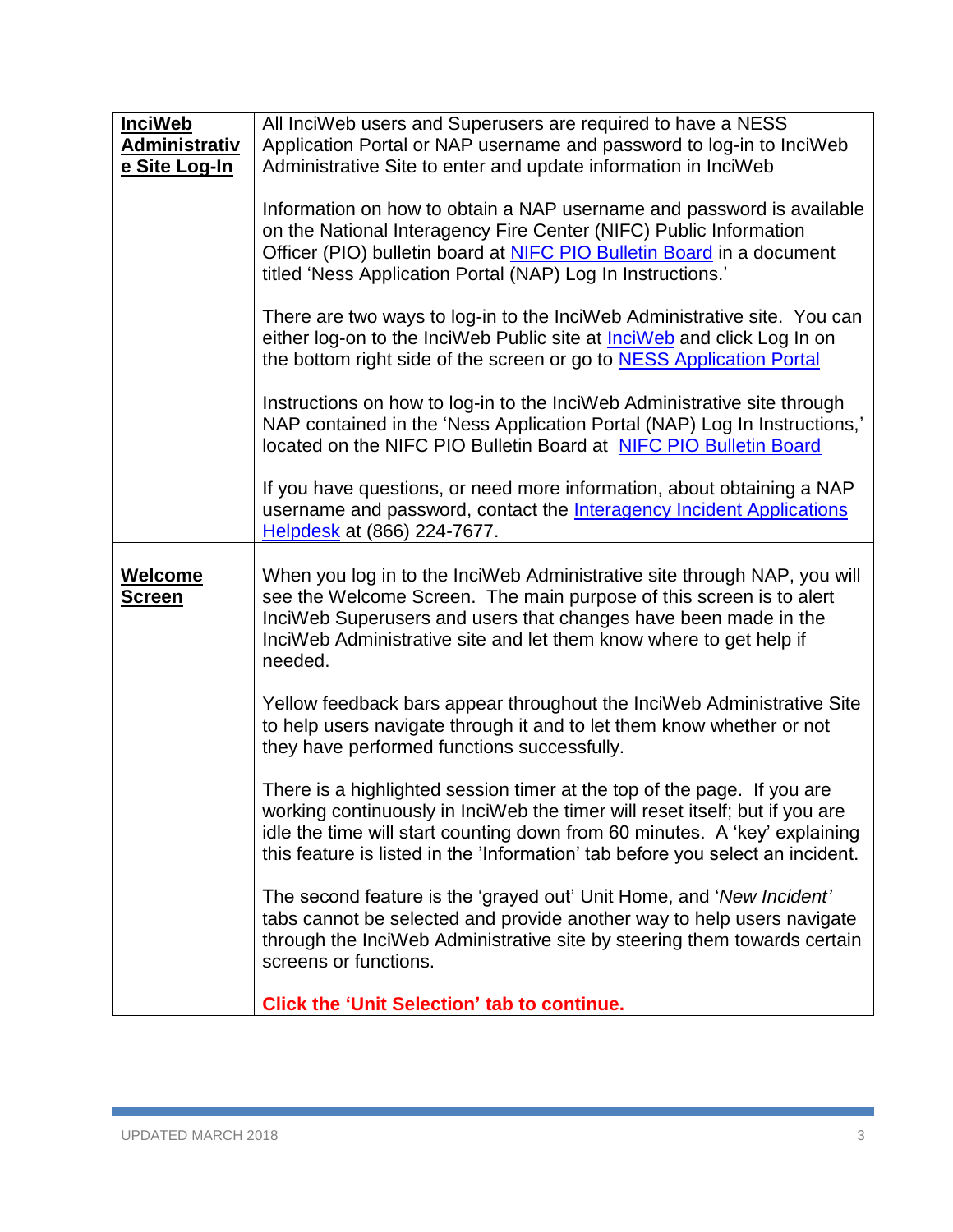<span id="page-3-0"></span>

| <b>Unit Selection</b><br><u>Screen</u> | On this screen, you will see a link to the InciWeb Practice Site as well as<br>links to units that you have access to. If you are a Superuser for a unit,<br>there will be a 'Yes' in the Unit Super User column in the row for that<br>unit.                                                                                                                                                                                                                                                 |
|----------------------------------------|-----------------------------------------------------------------------------------------------------------------------------------------------------------------------------------------------------------------------------------------------------------------------------------------------------------------------------------------------------------------------------------------------------------------------------------------------------------------------------------------------|
|                                        | The InciWeb Practice Site is designed to enable Superusers and users<br>to gain 'hands on' experience with the InciWeb Administrative site. You<br>can create new, and update existing, incidents on the InciWeb Practice<br>Site without anything appearing on the InciWeb site on the internet.                                                                                                                                                                                             |
|                                        | Click on Unit Name box to demonstrate the small arrow in the box.                                                                                                                                                                                                                                                                                                                                                                                                                             |
|                                        | If you click a cell in the heading row of the table (Unit Name, Unit Code,<br>or Unit Super User) you will see a small arrow appear on the right side of<br>the cell. If the arrow is pointing up, the cells in that column will display<br>alphabetically from A to Z. If the arrow is pointing down, the cells in that<br>column will display alphabetically from Z to A. You can change the<br>direction the arrow is pointing by clicking in the cell in the heading row of<br>the table. |
|                                        | This method of displaying information is incorporated in several tables in<br>the InciWeb Administrative site.                                                                                                                                                                                                                                                                                                                                                                                |
|                                        | If you have access to many units, you can also search for the one that<br>you want to work on by clicking the blue row with the yellow arrow in it in<br>front of the box that reads 'No filter applied.'<br>াঞ্চ  No filter applied                                                                                                                                                                                                                                                          |
|                                        | Click on the blue row with the yellow arrow in it in front of the box<br>that reads 'No filter applied' to demonstrate this feature.                                                                                                                                                                                                                                                                                                                                                          |
|                                        | A 'Filter' dialog box will open.                                                                                                                                                                                                                                                                                                                                                                                                                                                              |
|                                        | Click the arrow next to the 'Match' field and select 'all rules' or 'any rules'<br>depending on how closely you want the search results to match your<br>criteria.                                                                                                                                                                                                                                                                                                                            |
|                                        | Click the arrow next to the Match field and select 'all rules' or 'any<br>rules' to demonstrate these features.                                                                                                                                                                                                                                                                                                                                                                               |
|                                        |                                                                                                                                                                                                                                                                                                                                                                                                                                                                                               |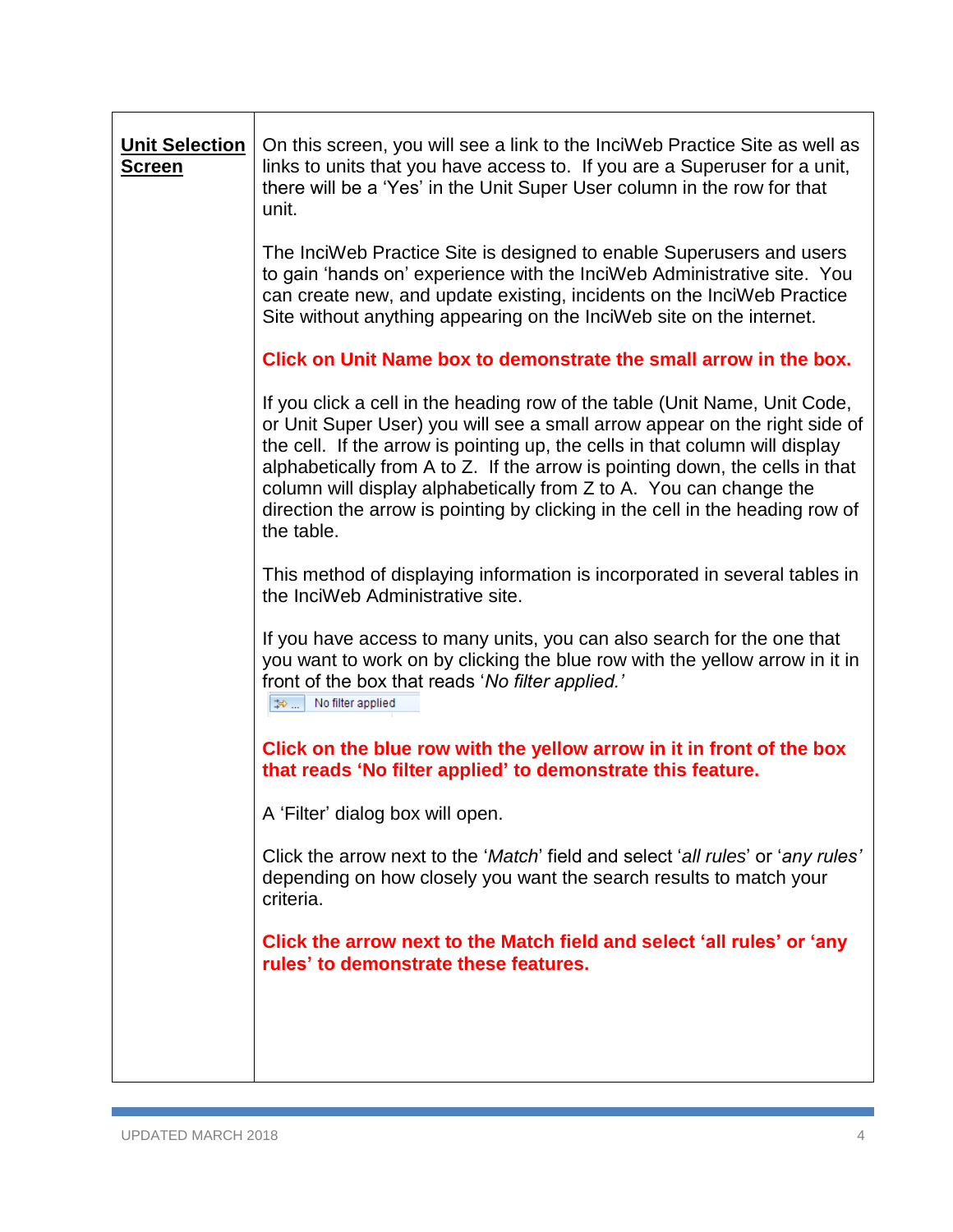<span id="page-4-0"></span>

| Then, click the arrow next to the 'Column' field and select how you want<br>to find a unit (by Unit Name or Unit Code); set the parameters for the<br>filter by clicking the arrow next to the 'Condition' field and choosing one<br>of the items (i.e. contains, starts with, etc.); enter the unit name or unit<br>code you want to find in the Value field; and click the 'Filter' button. The<br>name of the unit that you are searching for will appear by itself in the<br>table. |
|-----------------------------------------------------------------------------------------------------------------------------------------------------------------------------------------------------------------------------------------------------------------------------------------------------------------------------------------------------------------------------------------------------------------------------------------------------------------------------------------|
| Click the arrow next to the Column field and select how you want to<br>find; set the parameters for the filter by clicking the arrow next to<br>the Condition field and choosing one of the items; enter the unit<br>name or unit code you want to find in the Value field; and click the<br><b>Filter button.</b>                                                                                                                                                                      |
| Click 'Clear filter' to display the InciWeb Practice site and all of the units<br>that you have access to.                                                                                                                                                                                                                                                                                                                                                                              |
| Click 'Clear filter' to display the InciWeb Practice site and all of the<br>units that you have access to. $\left[\mathbb{R}\right]$ 1 of 159 incidents shown. Clear filter                                                                                                                                                                                                                                                                                                             |
| This method of searching for information was incorporated in several<br>tables in the InciWeb Administrative site. However, the choices in the<br>'column' and 'condition' fields may vary.                                                                                                                                                                                                                                                                                             |
| Click the InciWeb Practice site or the unit that you have access to and<br>want to work on, and then click the 'Unit Home' tab.                                                                                                                                                                                                                                                                                                                                                         |
| <b>Click the InciWeb Practice site</b>                                                                                                                                                                                                                                                                                                                                                                                                                                                  |
| On the left side of the 'Unit Home' screen, you will see a table with a list<br>of existing incidents for the unit that you are selected to work on. You<br>can display the incidents alphabetically, or search for an incident, in the<br>table using the same methods explained in the 'Unit Selection' screen<br>section.                                                                                                                                                            |
| On the right side of the 'Unit Home' screen, you will see an 'Information'<br>screen with 'What's New' that provides information about new features of<br>the InciWeb Administrative site. Please read it carefully.                                                                                                                                                                                                                                                                    |
| You can expand the ' <i>Information'</i> screen by clicking on the blue circle<br>with two white arrows pointing left on the top left side of the 'Information'<br>screen. This will hide the table of existing incidents. To contract the<br>'Information' screen, click the blue circle with two white arrows pointing<br>right on the top left side of the 'Information' screen.                                                                                                     |
|                                                                                                                                                                                                                                                                                                                                                                                                                                                                                         |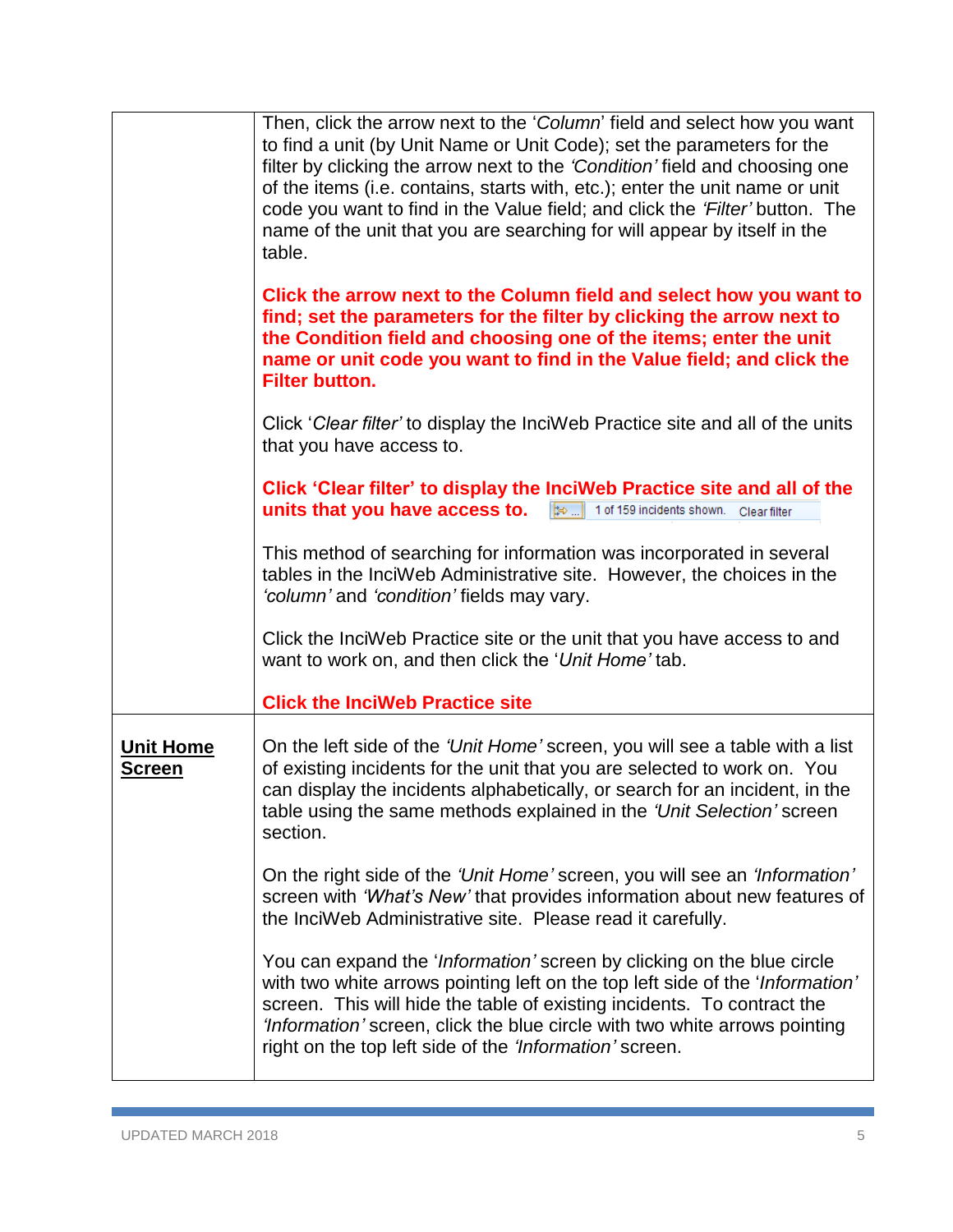<span id="page-5-0"></span>

| Place cursor on Lto maximize/minimize Information Screen.                                                                                                                                                                                                                                                                       |
|---------------------------------------------------------------------------------------------------------------------------------------------------------------------------------------------------------------------------------------------------------------------------------------------------------------------------------|
| You will be able to expand and contract all of the other Screens in the<br>InciWeb Administrative site (i.e. 209, Contacts, Summary, etc.) the same<br>way.                                                                                                                                                                     |
| From the 'Unit Home' Screen, you can update an existing incident by<br>clicking on it in the table on the left. This will open the 209 Screen for<br>that incident. You can edit the 209 Screen or choose other Screens to<br>edit by clicking on the tabs at the top of the Screen (i.e. Contacts,<br>Summary, Articles, etc.) |
| From the 'Unit Home' screen, you can also create a new incident by<br>clicking on the New Incident tab at the top of the screen.                                                                                                                                                                                                |
| This tutorial will explain how to enter and update incident information into<br>the InciWeb Administrative site by creating a new incident.                                                                                                                                                                                     |
| Click on the 'New Incident' tab to begin demonstration entering and<br>updating information.                                                                                                                                                                                                                                    |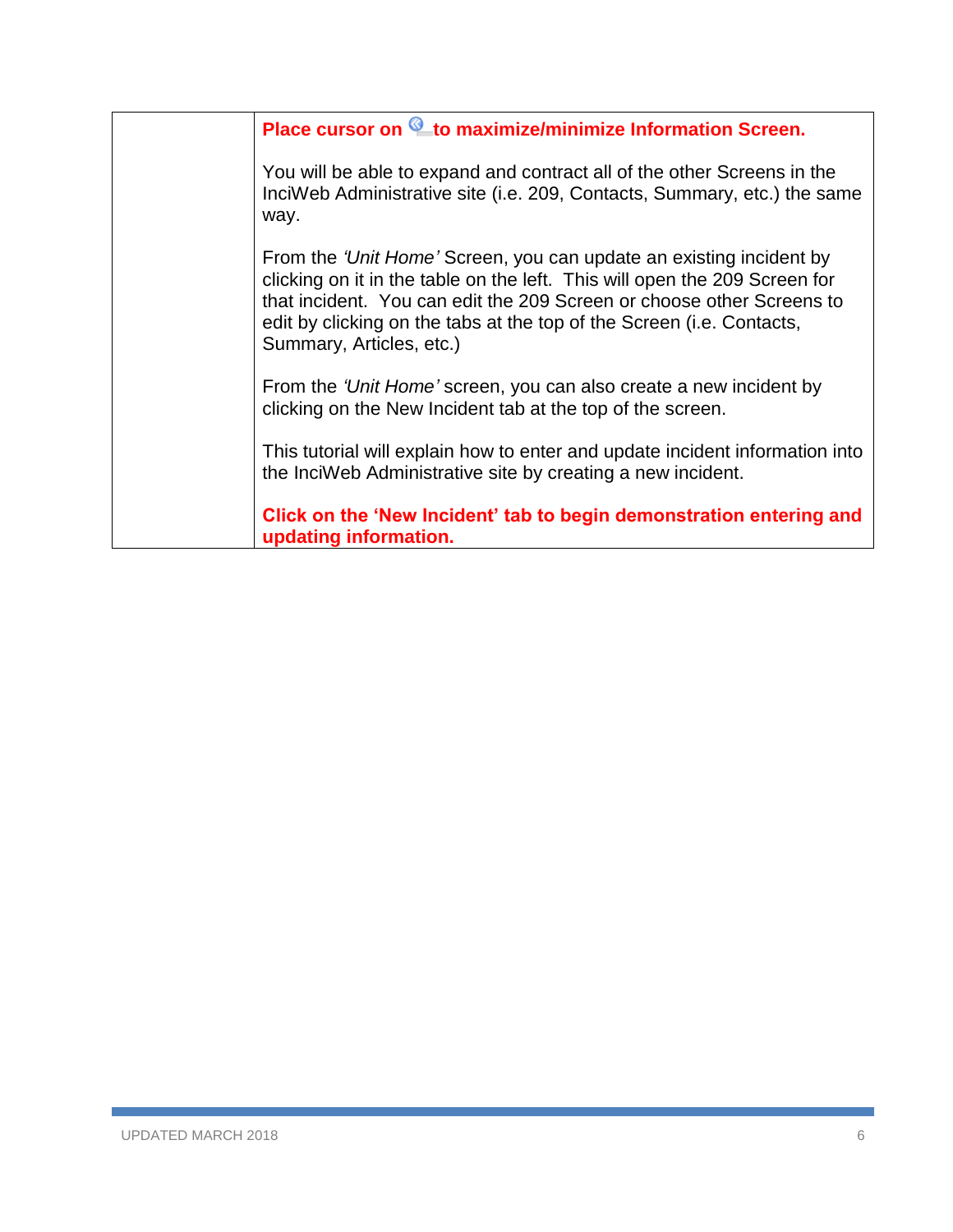| <b>New Incident</b> |                                                                                                                                                                                                                                                                                                                                                                                                                                                                                                                                              |
|---------------------|----------------------------------------------------------------------------------------------------------------------------------------------------------------------------------------------------------------------------------------------------------------------------------------------------------------------------------------------------------------------------------------------------------------------------------------------------------------------------------------------------------------------------------------------|
| <b>Screen</b>       | There are three sections on the 'New Incident' screen: 'Basic 209<br>Information', 'Contact Information' and 'Summary Information'.                                                                                                                                                                                                                                                                                                                                                                                                          |
|                     | Enter information into at least all of the required fields, indicated by a red<br>asterick.*                                                                                                                                                                                                                                                                                                                                                                                                                                                 |
|                     | If you don't have an ICS-209 form, or if it is not complete, obtain the<br>information from another official source, such as a unit Fire Management<br>Officer or Incident Management Team Member.                                                                                                                                                                                                                                                                                                                                           |
|                     | The ' <i>Incident Name'</i> field automatically generates a Twitter hashtag, so it<br>is recommended that you add the incident type after the incident name in<br>this field to prevent tweets using the same name as your incident for a<br>hashtag from being combined with tweets from your incident.                                                                                                                                                                                                                                     |
|                     | For instance, if you are working on a wildfire that is named 'Chicken', in<br>the 'Incident Name' field and enter 'Chicken Fire' instead of just<br>'Chicken.' This will be discussed again in the 'Twitter' screen section.                                                                                                                                                                                                                                                                                                                 |
|                     | Enter 'Chicken Fire' in the 'Incident Name' box.                                                                                                                                                                                                                                                                                                                                                                                                                                                                                             |
|                     | Click the arrow in the box to the right of the ' <i>Incident Type'</i> field to reveal<br>a drop down menu of incident types and select the appropriate one.<br>This is the same way that you will access drop down menus in several<br>Screens on the InciWeb Administrative site.                                                                                                                                                                                                                                                          |
|                     | Select 'Wildfire' from the 'Incident Type' drop-down box.                                                                                                                                                                                                                                                                                                                                                                                                                                                                                    |
|                     | In the 'Contact Information' section, enter at least the name and phone<br>number of the primary public information office or person you want other<br>agencies, the public, and media to call for more information about the<br>incident. This can include a general phrase, 'Fire Information',<br>depending on the circumstances. You will have an opportunity to enter<br>additional contacts on the 'Contacts' screen. In the 'Contact Hours of<br>Availability' field, you will notice light gray text that reads 'M-F $9-5 p$ ', etc. |
|                     | This is a suggested format for the days and hours the contact office or<br>person is available. However, you are not required to use this format<br>and the application will accept any format entered.                                                                                                                                                                                                                                                                                                                                      |
|                     | Enter your name and phone number in the required fields.                                                                                                                                                                                                                                                                                                                                                                                                                                                                                     |
|                     |                                                                                                                                                                                                                                                                                                                                                                                                                                                                                                                                              |
|                     |                                                                                                                                                                                                                                                                                                                                                                                                                                                                                                                                              |
|                     |                                                                                                                                                                                                                                                                                                                                                                                                                                                                                                                                              |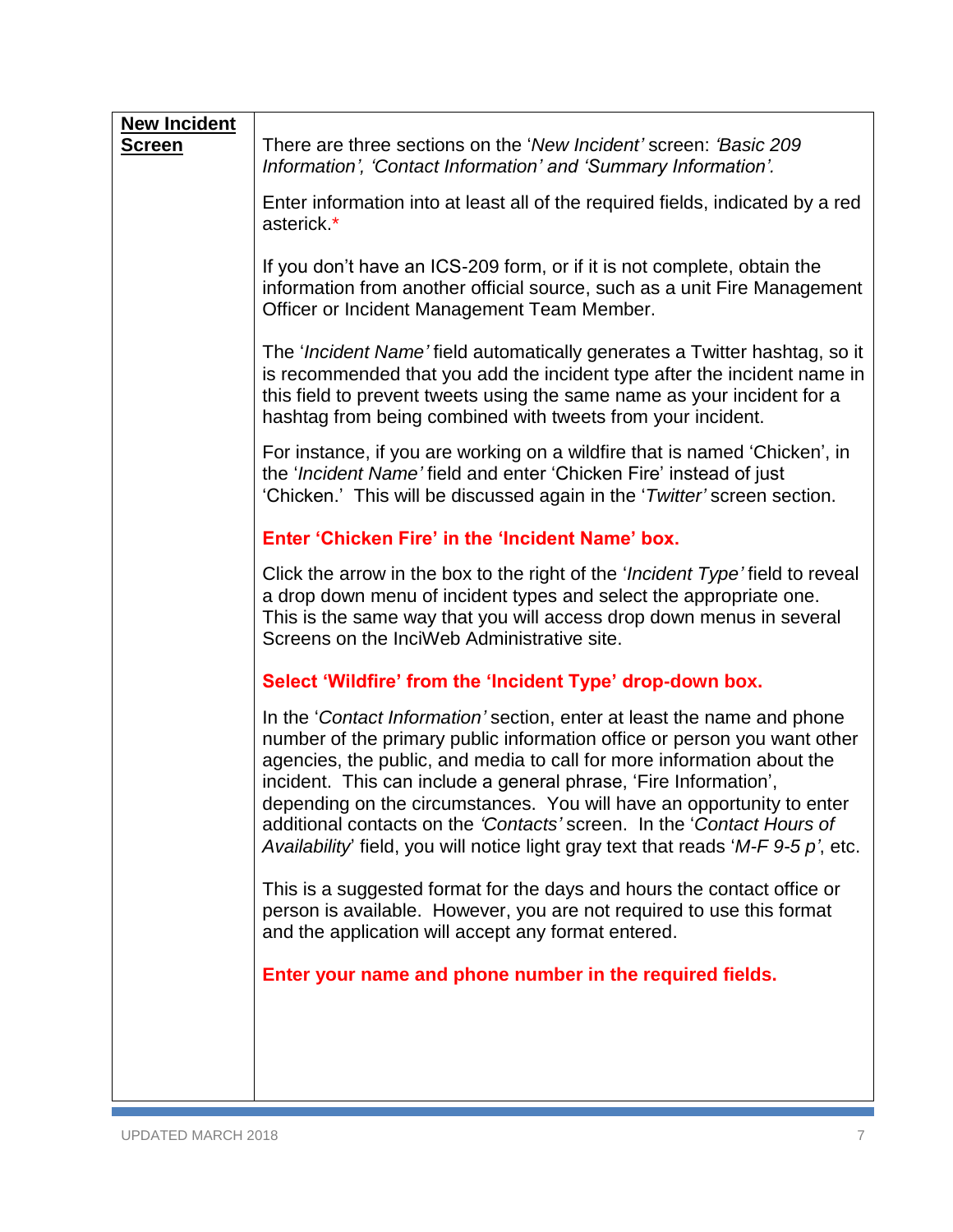|            | The fields on this screen include box numbers that correspond to the box<br>numbers on the ICS 209 form.                                                                                                                                                                                                                                                                                                                                                                                   |
|------------|--------------------------------------------------------------------------------------------------------------------------------------------------------------------------------------------------------------------------------------------------------------------------------------------------------------------------------------------------------------------------------------------------------------------------------------------------------------------------------------------|
|            | Enter information into the fields on the '209 Screen' from the ICS 209<br>form or from another official source as discussed in the 'New Incident'<br>screen section.                                                                                                                                                                                                                                                                                                                       |
|            | You can continue to enter information into the '209 screen' or you can<br>move to other screens by clicking on the tabs – Contacts, Summary, etc.                                                                                                                                                                                                                                                                                                                                          |
|            | The new incident now appears in the list of existing incidents in the table<br>on the left and the '209 screen' is open.                                                                                                                                                                                                                                                                                                                                                                   |
| 209 Screen | <b>Click on 'save new incident'</b>                                                                                                                                                                                                                                                                                                                                                                                                                                                        |
|            | If not, after you have entered information into at least all of the required<br>fields, click the 'Save New Incident' button at the top of the screen.                                                                                                                                                                                                                                                                                                                                     |
|            | If for some reason you want to delete all of the information that you have<br>entered in the fields on the 'New Incident Screen', click the 'Clear' button<br>at the top of the screen. The 'Clear' button appears on several other<br>screens in the InciWeb Administrative site and functions the same way.                                                                                                                                                                              |
|            | Enter an 'A really big fire.' as a brief one-sentence summary in the<br>summary box.                                                                                                                                                                                                                                                                                                                                                                                                       |
|            | Using the 'Paste from Word' $\blacksquare$ tool can save time if you have already<br>created a document with information about the incident for another<br>purpose, such as a news release or a briefing. It also enables you to<br>spell check text in a document before you enter it into the 'Summary<br>Information' text box. InciWeb doesn't have a spell check function, so<br>you won't be able to spell check text after you enter it into the 'Summary<br>Information' text box. |
|            | To use this tools, copy text from a document.  Then, click the 'Paste from                                                                                                                                                                                                                                                                                                                                                                                                                 |
|            | You can type text directly into the 'Summary Information' text box or you<br>can 'cut and paste' text from other documents using the 'Paste from<br>Word' tool.                                                                                                                                                                                                                                                                                                                            |
|            | In the 'Summary Information' section, enter an overview of the incident.<br>This could include a description of the incident; management objectives<br>and strategy; and tactical actions that are being taken to respond. You<br>can get some ideas about content for this section by looking at what has<br>been done for other incidents on the InciWeb internet site.                                                                                                                  |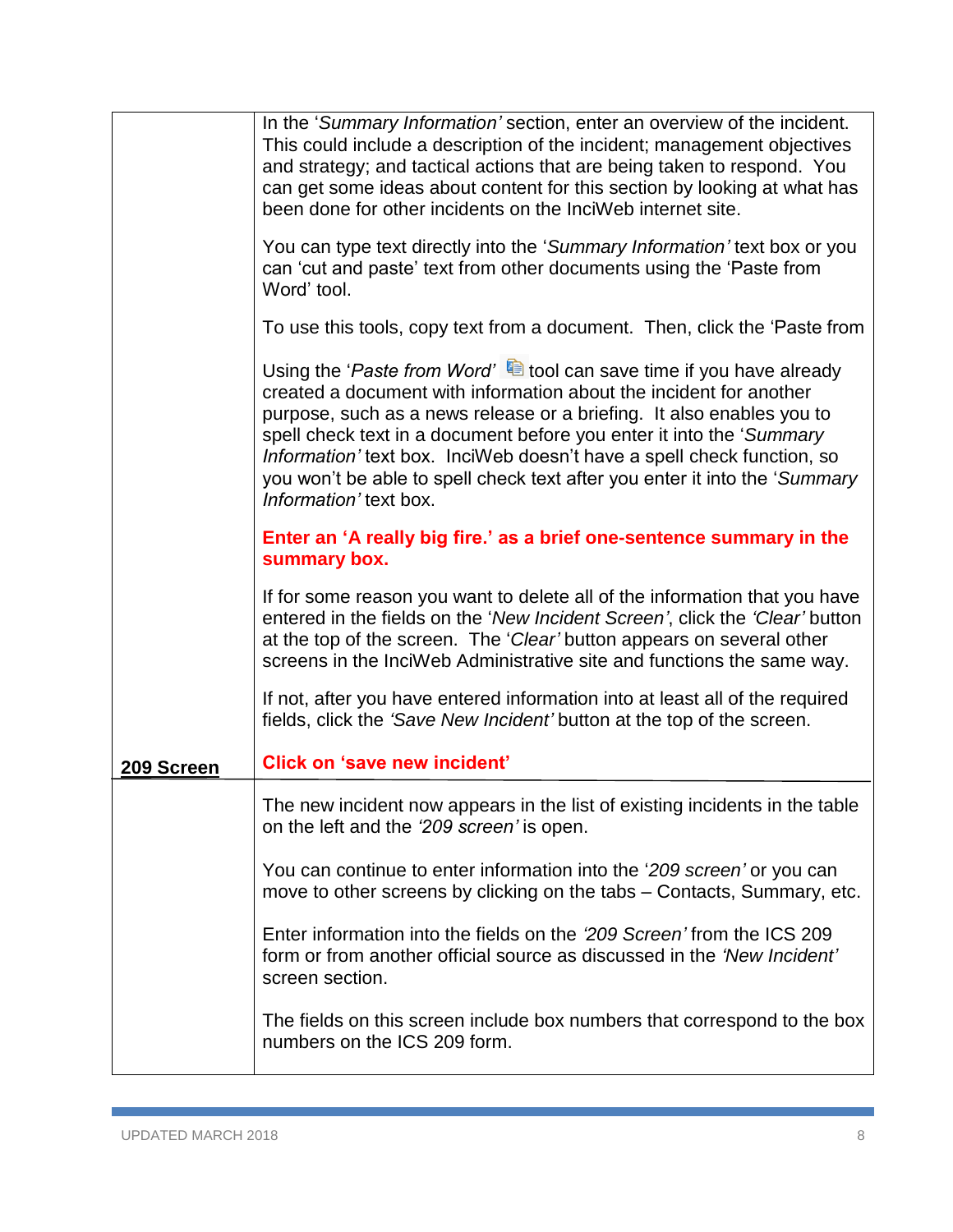<span id="page-8-0"></span>

|                 | It is recommended that you add the type of incident as well as the name<br>of the incident in the Incident Name field, i.e. 'Chicken Fire' as opposed<br>to 'Chicken' because this field automatically generates a twitter hashtag<br>for the incident. You can fill in additional fields on the 209 Screen as<br>information becomes available.                                                                                         |
|-----------------|------------------------------------------------------------------------------------------------------------------------------------------------------------------------------------------------------------------------------------------------------------------------------------------------------------------------------------------------------------------------------------------------------------------------------------------|
|                 | The latitude/longitude field is mandatory and users will be required to put<br>a numeric value for the latitude/longitude (degrees/minutes/seconds) in<br>the boxes so the incident will appear on the new website map. The<br>latitude/longitude boxes cannot be filled in with zeros (0). Instructions on<br>how to convert coordinates can be found at www.LATLONG.net.                                                               |
|                 | When you have filled in as many of the fields as you can, click the 'Save'<br>209' button at the top of the screen. A message in the yellow feedback<br>bar will say 'ICS 209 information saved'.                                                                                                                                                                                                                                        |
|                 | Superusers can change the status of an incident from active to inactive<br>by clicking the 'Deactivate Incident' button at the top of the screen. To<br>change the status of an incident from inactive to active, click the<br>'Activate Incident' button at the top of the screen.                                                                                                                                                      |
|                 | To delete an incident, click the 'Delete Incident' button at the top of the<br>screen.                                                                                                                                                                                                                                                                                                                                                   |
|                 |                                                                                                                                                                                                                                                                                                                                                                                                                                          |
| <u>Contacts</u> | <b>Click on the Contacts tab.</b>                                                                                                                                                                                                                                                                                                                                                                                                        |
| <b>Screen</b>   | You can now work on other screens by clicking on the tabs near the top<br>of the screen, i.e. Contacts, Summary, Articles, etc.                                                                                                                                                                                                                                                                                                          |
|                 | This screen displays the contact that you entered when you created the<br>incident and enables you to edit it and/or add more contacts.                                                                                                                                                                                                                                                                                                  |
|                 | As explained in the 'Information Screen', when you see tables like this in<br>the InciWeb administrative site, pencils indicate fields that can be edited<br>and red dots with pencils indicate required fields that can be edited.<br>To enter or edit information in the contacts table, double click a cell,<br>enter or edit information, and either hit 'Tab' to move to the next cell or<br>hit ' <i>Enter'</i> to exit the table. |
|                 | When you enter an email address it will appear below your name in the<br>'Incident Contacts" box on the public side.                                                                                                                                                                                                                                                                                                                     |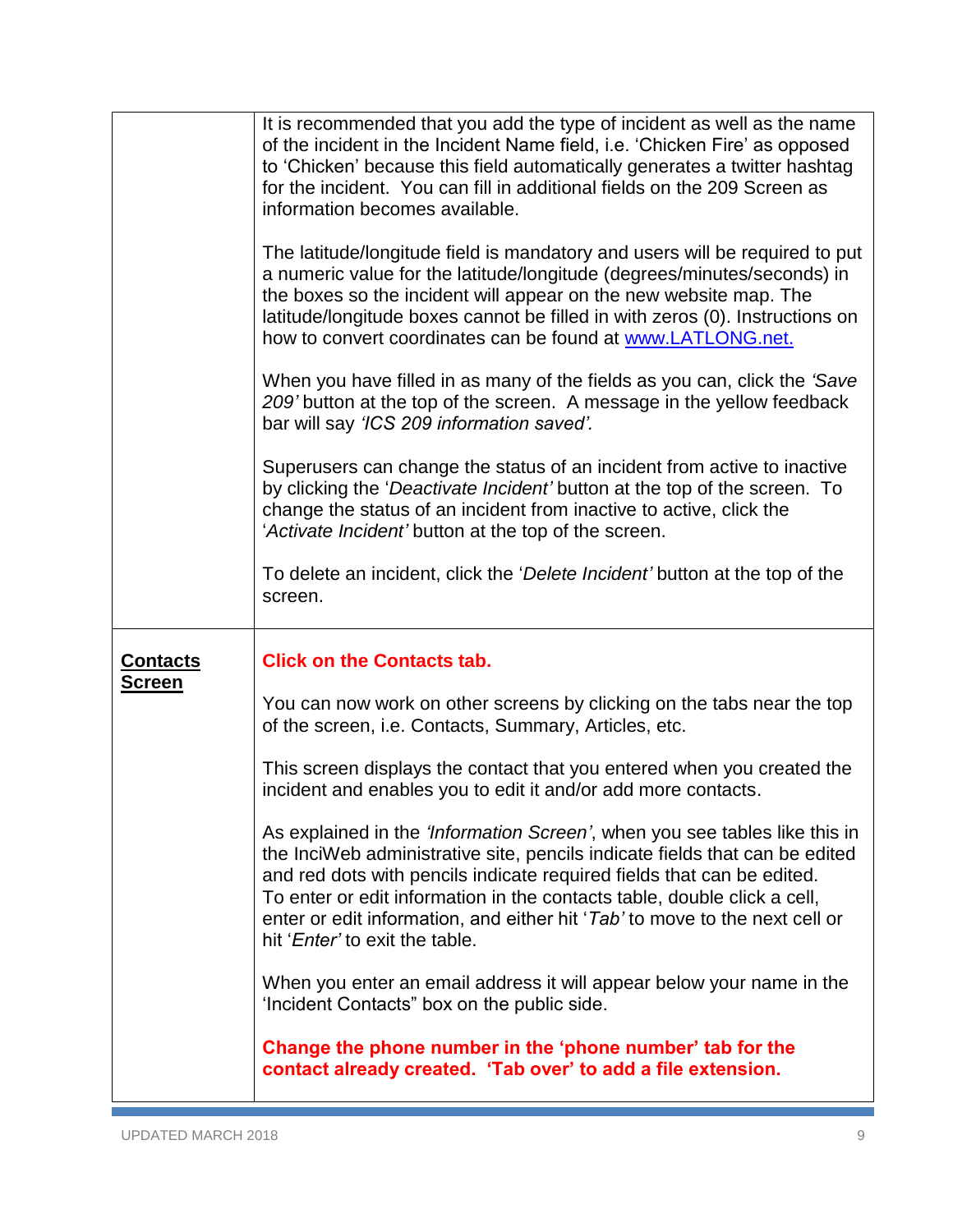<span id="page-9-0"></span>

|  | To add additional contacts, click the 'Add Contact' button, this will create<br>a new line in the table to enter the additional contact.                                                                                                                                                                                                                                                                                                                                                  |
|--|-------------------------------------------------------------------------------------------------------------------------------------------------------------------------------------------------------------------------------------------------------------------------------------------------------------------------------------------------------------------------------------------------------------------------------------------------------------------------------------------|
|  | Click on the 'add additional contacts' button and create a new<br>contact - Jane Doe - 555-555-5555.                                                                                                                                                                                                                                                                                                                                                                                      |
|  | Use the 'Copy Contact' function to add contacts if some of the<br>information, such as a phone number or an email address, will be the<br>same for different contacts.                                                                                                                                                                                                                                                                                                                    |
|  | To copy a contact, click on a contact name in the table to highlight it, and<br>then click the 'Copy Contact' button.                                                                                                                                                                                                                                                                                                                                                                     |
|  | Then, you can double-click the new contact row and change the<br>necessary information like name, phone number, email or hours.                                                                                                                                                                                                                                                                                                                                                           |
|  | Select 'Jane Doe' contact and hit 'copy contact'; double-click the<br>new 'contact name' box and change name to Mike Doe but leave the<br>same phone number.                                                                                                                                                                                                                                                                                                                              |
|  | The contact that was entered when the incident was created is<br>automatically designated as the primary contact and has a 'Y' in the<br>'Primary Contact' column. To change the primary contact, click on the<br>contact in the table that you want to be the new primary contact to<br>highlight it, and then click the Set Primary Contact button. A 'Y' will<br>appear in the 'Primary Contact' column in the row of the new primary<br>contact. An 'N' appears in the other contact. |
|  | Select bottom contact and hit 'Set Primary Contact' button. A 'Y'<br>appears in the box.                                                                                                                                                                                                                                                                                                                                                                                                  |
|  | When a Superuser changes an incident from 'active' to 'inactive' status<br>in InciWeb, the primary contact automatically reverts to the first contact<br>that was entered when the new incident was created. If someone else<br>should be listed as the primary contact when the incident is changed<br>from 'active' to 'inactive' status, change the primary contact as previously<br>discussed.                                                                                        |
|  | To delete a contact, click on the contact in the table that you want to<br>delete to highlight it, and then click the 'Delete Contact' button.                                                                                                                                                                                                                                                                                                                                            |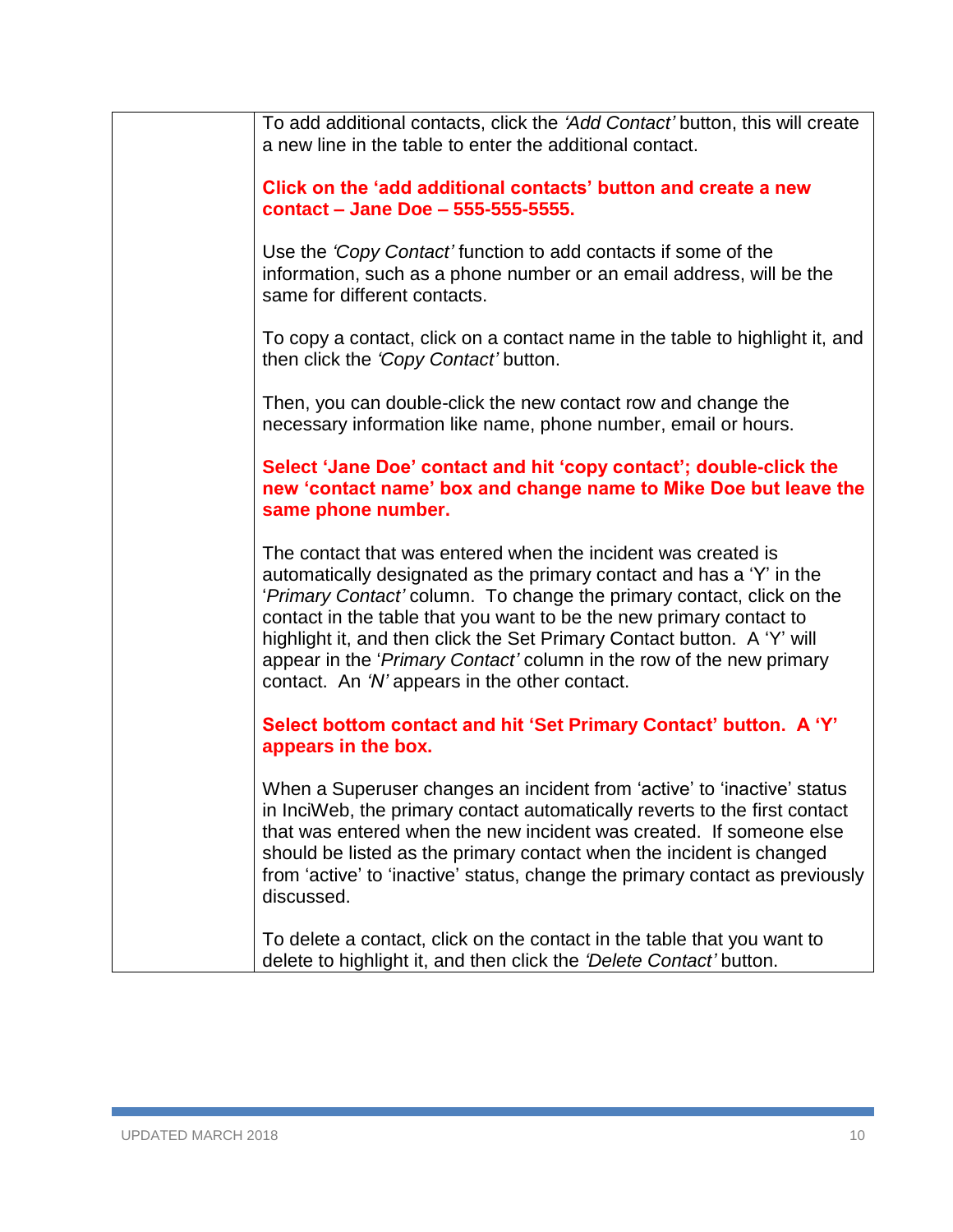<span id="page-10-0"></span>

| <b>Articles</b><br>Screen       | On the Articles screen, you can input 'News,' 'Announcements,' and<br>'Closures.'                                                                                                                                                                                                                                      |
|---------------------------------|------------------------------------------------------------------------------------------------------------------------------------------------------------------------------------------------------------------------------------------------------------------------------------------------------------------------|
|                                 | Just a reminder, the 'Locked' column indicates whether the summary is<br>locked indicated by a 'yes' or a 'no'. Summaries that are locked are<br>featured on the incident homepage and therefore it can't be edited.                                                                                                   |
|                                 | Only the most recently created summary, which will appear in the last<br>row of the table, will be posted on the InciWeb internet site.                                                                                                                                                                                |
|                                 | To delete summaries that are no longer needed, click on the summary in<br>the table that you want to delete to highlight it, and then click the 'Delete'<br>button.                                                                                                                                                    |
|                                 | Click on the copied summary and select 'Edit' button. Type 'Fire<br>grew 100 acres forcing evacuations.'                                                                                                                                                                                                               |
|                                 | Click on the copied summary to highlight it and it will appear in the<br>editor.                                                                                                                                                                                                                                       |
|                                 | Click on a summary in the table and then click 'Copy'.                                                                                                                                                                                                                                                                 |
|                                 | You can also copy a summary and edit it. Click on a summary in the<br>table to highlight it, and then click the Copy button. The copied summary<br>will appear in the last row of the table. You can edit the copied summary<br>that is not locked - indicated by 'yes' or 'no' in the last column titled<br>'Locked'. |
|                                 | <b>Click the 'Save Summary' button.</b>                                                                                                                                                                                                                                                                                |
|                                 | Click the 'Save Summary' button; the new summary will appear at the<br>top of the table list of summaries.                                                                                                                                                                                                             |
|                                 | It's recommended you toggle over the different icons in the editor to be<br>familiar with their functions and uses.                                                                                                                                                                                                    |
|                                 | Type 'Fire grew 100 acres.'                                                                                                                                                                                                                                                                                            |
|                                 | When you enter the Summary tab you can automatically type a new<br>summary in the text editor at the bottom of the screen. Many of the<br>same features in Microsoft Word are enabled here for you to customize<br>your summary.                                                                                       |
| <u>Summary</u><br><u>Screen</u> | On the 'Summary' screen, you can edit the summary that you wrote<br>when you created the new incident and/or write new summaries.                                                                                                                                                                                      |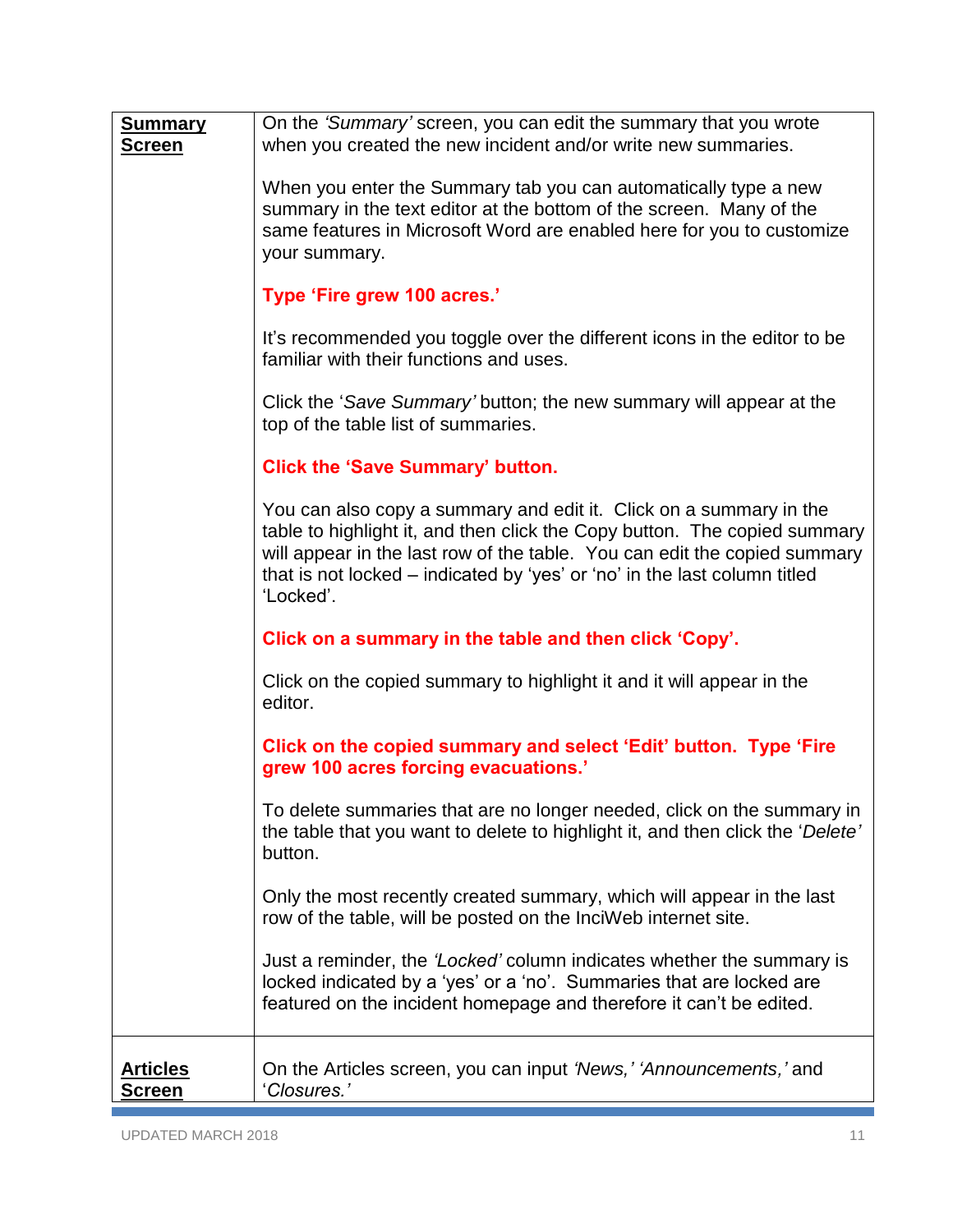| When you click on the 'Articles' tab you can automatically type in a new<br>article in the text editor that appears at the bottom. Complete at least all<br>of the required fields, indicated by a red *.                                                                                                                |
|--------------------------------------------------------------------------------------------------------------------------------------------------------------------------------------------------------------------------------------------------------------------------------------------------------------------------|
| Complete at least all of the required fields, indicated by a red *.                                                                                                                                                                                                                                                      |
| Click the arrow in the box to the right of the 'Article Type' field to reveal a<br>drop down menu of article types. Indicate the type of article you want to<br>add by selecting 'News', 'Announcement', or 'Closure.'                                                                                                   |
| <b>Select 'News' for Article Type</b>                                                                                                                                                                                                                                                                                    |
| Add a title to the article in the box provided. You need to make sure the<br>title does not exceed 75 characters.                                                                                                                                                                                                        |
| Type 'News Release' in the Title box                                                                                                                                                                                                                                                                                     |
| The date and time that the article was created are automatically<br>generated by InciWeb but can be changed if needed. To change the<br>date or time, click the arrows to the right of the 'Date' and 'Time' fields.<br>This will reveal a drop down calendar and times to select.                                       |
| You can type content for the article or copy and paste using 'Paste from<br>Word' tool.                                                                                                                                                                                                                                  |
| Type: 'This is a test article.'                                                                                                                                                                                                                                                                                          |
| When you are finished, click the 'Save Article' button at the top of the<br>screen, the article that you have created will appear in the table.                                                                                                                                                                          |
| <b>Click the 'Save Article' button.</b>                                                                                                                                                                                                                                                                                  |
| To edit an article that you have created, click on the article in the table<br>that you want to edit to highlight it and it will appear in the text editor.                                                                                                                                                              |
| You can view all of the different types of articles that you have created<br>together by clicking the 'View All' button at the top of the screen. Or, you<br>can view different types of articles that you have created separately by<br>clicking the 'View News', 'View Announcements', and 'View Closures'<br>buttons. |
| If you want to enhance the content of an article by adding a link to a<br>website or by adding a document, you can do so by selecting the options<br>from the row of tabs above the text editor labeled: 'View Article                                                                                                   |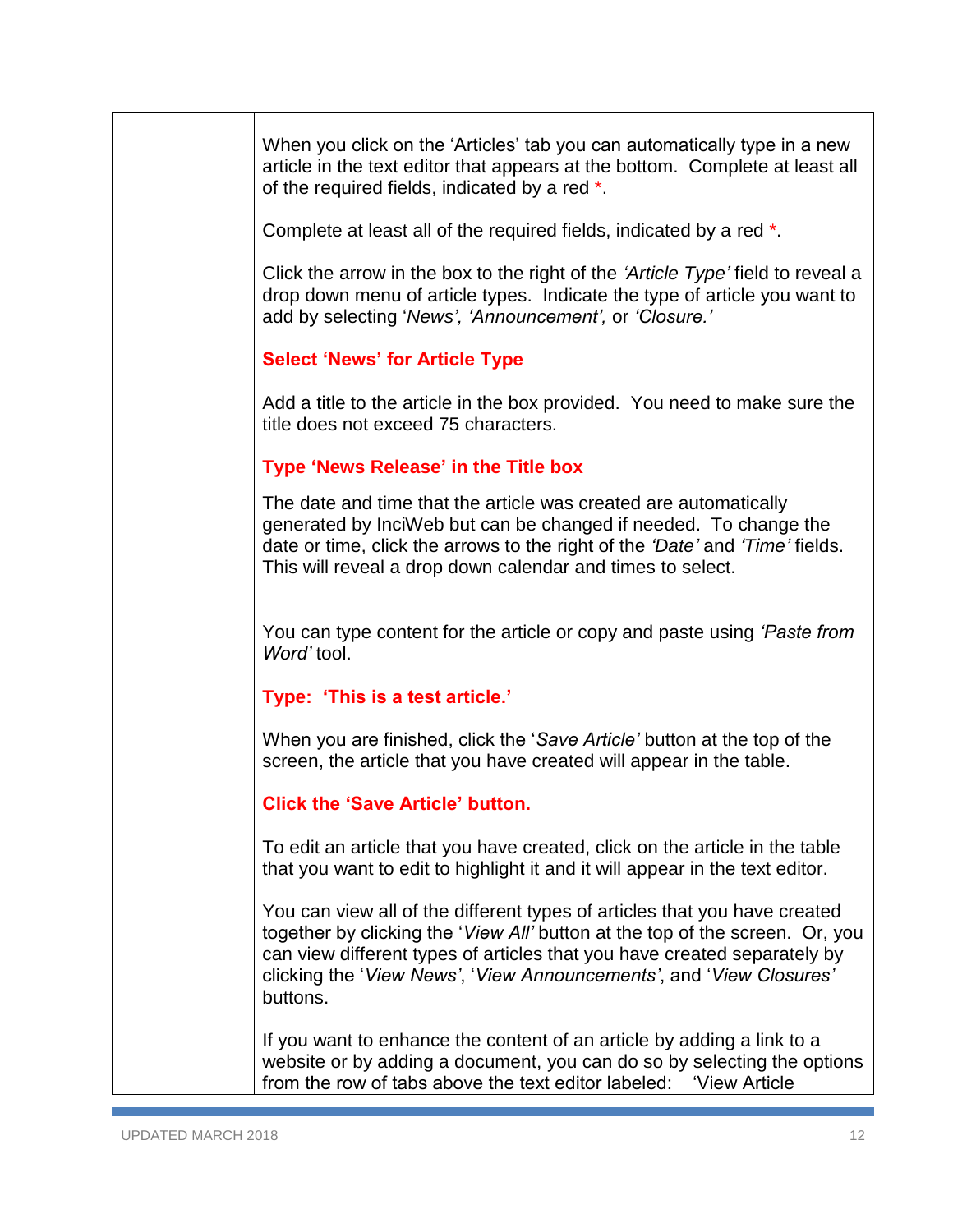| Content'; 'Edit Article Content'; Article Related Links'; and 'Article<br>Related Files'. Currently you are working in the 'Edit Article Content' tab<br>when you are creating or editing an article indicating by the tab<br>highlighted.                                                                             |
|------------------------------------------------------------------------------------------------------------------------------------------------------------------------------------------------------------------------------------------------------------------------------------------------------------------------|
| Selecting the 'View Article Content' tab allows you to see the article in<br>view mode. Selecting 'Article Related Links' allows you to add links to<br>the article.                                                                                                                                                   |
| To add a link, click the Article Related Links tab and then click the Add<br>Link button. Enter the URL of the website you want to link to into the<br>URL text box by typing or copying and pasting it. Enter a brief<br>description of the website into the Link Label field, and then click the Add<br>Link button. |
| The link appears in the 'Article Related Links' section. Click the link to<br>make sure that it works. If the Security Warning dialog box opens, click<br>the Yes button.                                                                                                                                              |
| Click on the 'This is a test article' row. When the link tab appears<br>below, type 'Forest Service' for the title and www.fs.usda.gov for<br>the link.                                                                                                                                                                |
| The link appears in the 'Article Related Links' section. Click the link to<br>make sure that it works. If the Security Warning dialog box opens, click<br>the 'Yes' button.                                                                                                                                            |
| To delete links that are no longer needed, click on the name of the link<br>that you want to delete to highlight it, click the 'Delete Link' button, and<br>then click 'OK'.                                                                                                                                           |
| To add a document, click the 'Article Related Files' tab, and then click<br>the 'Upload' button. Find the file you want to add, click on it to highlight it,<br>and then click 'Open'.                                                                                                                                 |
| Acceptable file types are JPEG, JPG, GIF, PNG, TXT, DOC, DOCX,<br>PDF, KML, KMZ, and RTF.                                                                                                                                                                                                                              |
| Files should not be more than 2 megabytes in size.                                                                                                                                                                                                                                                                     |
| Enter a title for the file into the 'Related file link label' field (file names<br>over 50 characters in length will be truncated to 50), then click the<br>Upload button.                                                                                                                                             |
| The time that it takes to upload a file depends on the size of the file and<br>the speed of the network connection.                                                                                                                                                                                                    |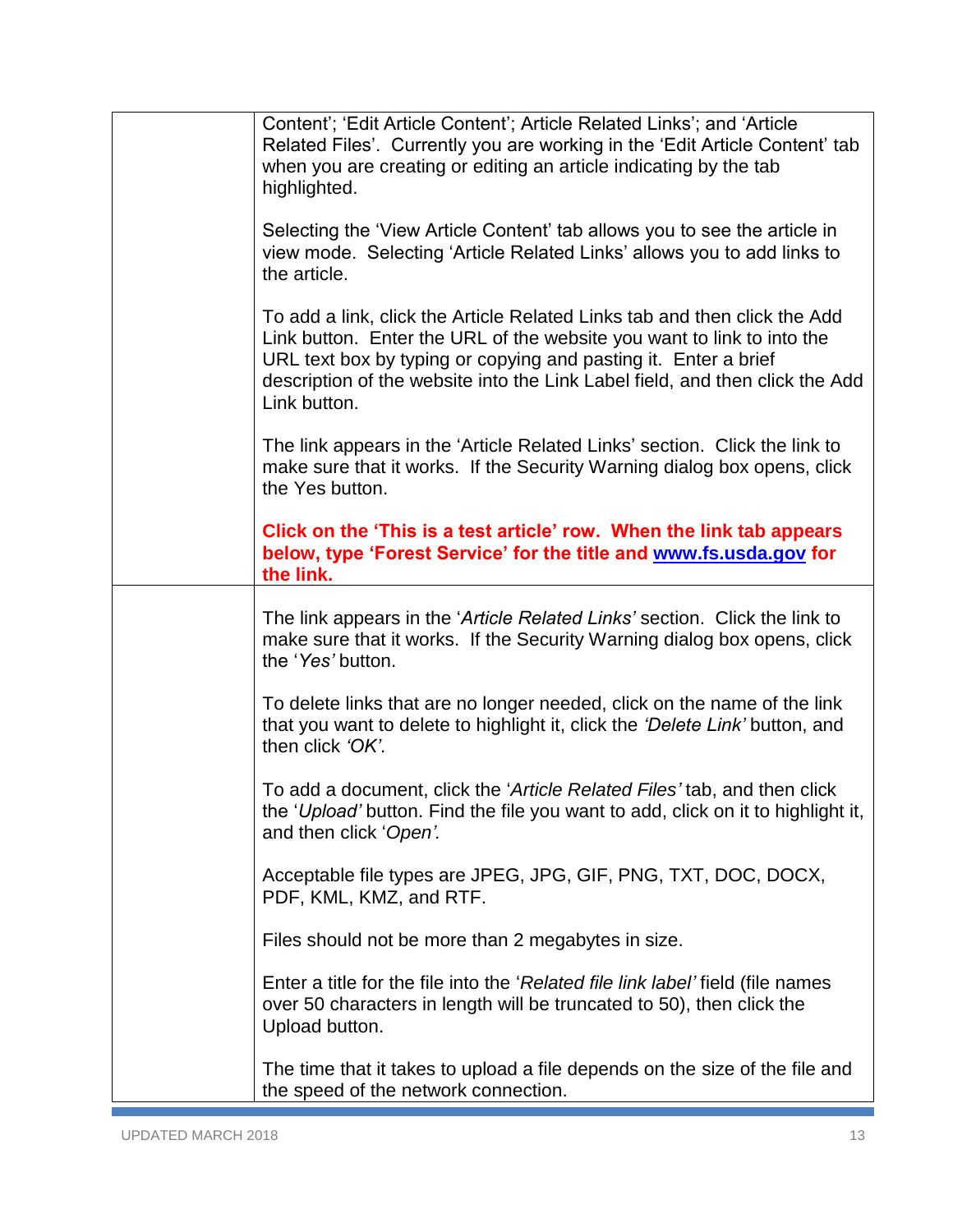<span id="page-13-0"></span>

|                                | A link to the file will appear in the 'Article Related Files' section, click it to<br>make sure it works.<br>To delete files that are no longer needed, click on the name of the file<br>that you want to delete to highlight it, click the 'Delete' button, and then<br>click 'OK'.<br>When you add 'Article Related Links' or 'Article Related Files' the<br>information will appear in a 'Related Information' Box when the article is<br>open under the 'Recent Articles' section.                                                                                                                                                                                                                                  |
|--------------------------------|-------------------------------------------------------------------------------------------------------------------------------------------------------------------------------------------------------------------------------------------------------------------------------------------------------------------------------------------------------------------------------------------------------------------------------------------------------------------------------------------------------------------------------------------------------------------------------------------------------------------------------------------------------------------------------------------------------------------------|
|                                | Highlighting an article places it on the incident home page in the 'Recent'<br>Articles' box section and displays it in a more prominent location in the<br>'Recent Articles' box section on the main InciWeb page.<br>To highlight an article, double-click on the cell in the 'Highlight on Home'<br>column in the row of the article that you want to highlight. Click on the<br>arrow next to the 'Not Highlighted' field to reveal a drop down menu and<br>select 'Highlighted'. Hit 'Enter' to exit the table and 'Highlighted' will now<br>appear in the 'Highlight on Home' column.                                                                                                                             |
|                                | Double-click on the 'Highlight an Article' row for the article you<br>created and select 'highlighted'.<br>To discontinue highlighting an article, double-click on the cell in the<br>'Highlight on Home' column in the row of the article that you no longer<br>want to highlight. Click on the arrow next to the 'Highlighted' field to reveal<br>a drop down menu and select 'Not Highlighted'. Hit 'Enter' to exit the table<br>and 'Not Highlighted' will now appear in the 'Highlight on Home' column.<br>To delete articles that are no longer needed, click on the name of the<br>article that you want to delete in the table to highlight it, and then click<br>the 'Delete' button at the top of the screen. |
| <u>Images</u><br><u>Screen</u> | Photo files, PDF maps and video files can be uploaded to InciWeb. For<br>a detailed list of accepted files hover over the 'Select Media' box for a<br>tool tip pop-up.<br>Videos and photos taken from smartphones work best and are already in<br>the correct format to upload.                                                                                                                                                                                                                                                                                                                                                                                                                                        |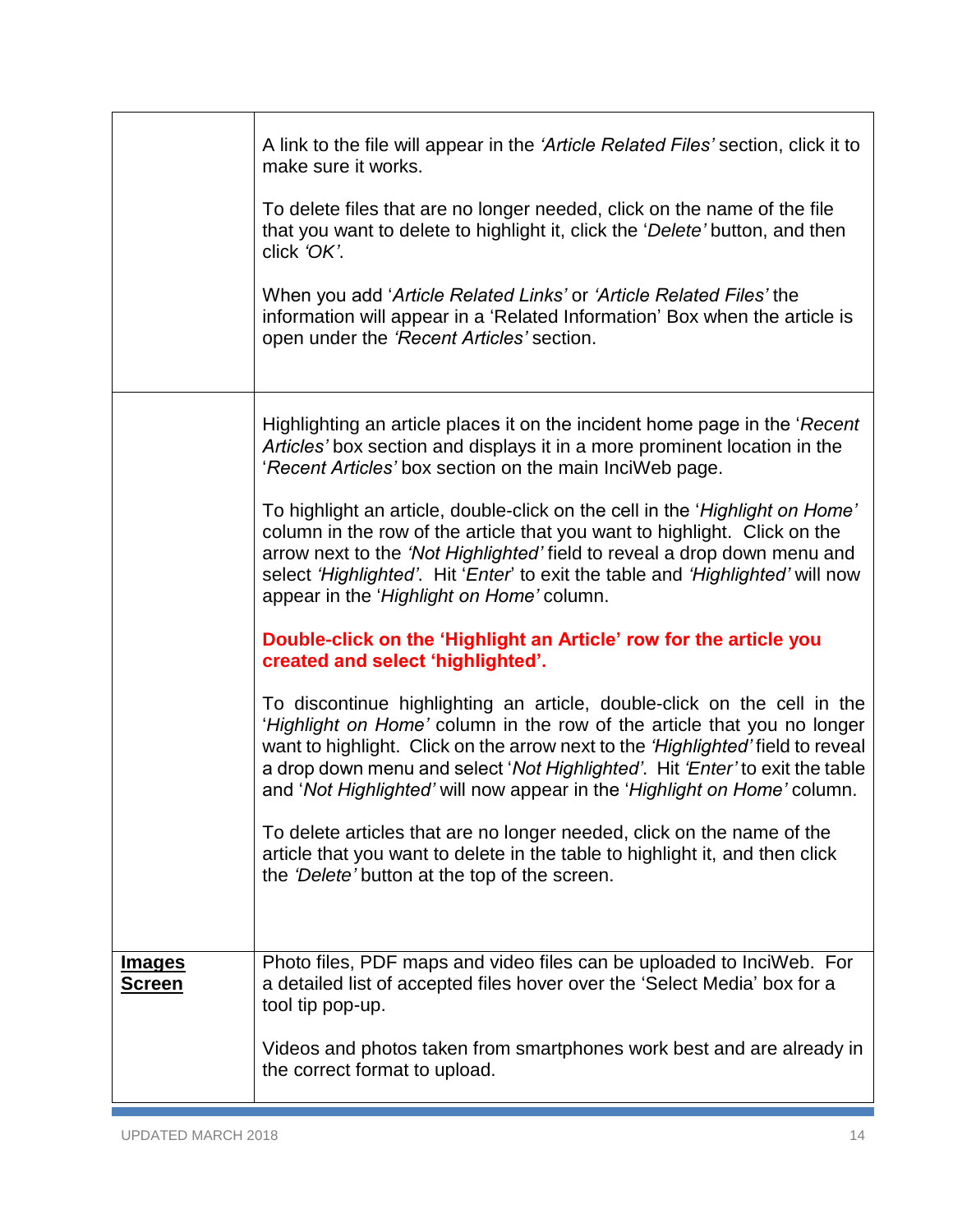| To upload images, click the 'Select Media' button. This takes you to a<br>'Choose File to Upload' text box. Find the image you want to upload,<br>click on it to highlight it, and then click 'Open'. The image name and<br>type will display in a table.                                                                                                                                                                                                         |
|-------------------------------------------------------------------------------------------------------------------------------------------------------------------------------------------------------------------------------------------------------------------------------------------------------------------------------------------------------------------------------------------------------------------------------------------------------------------|
| Acceptable file types are JPEG, JPG, GIF, PNG, PDF, and MP4 video<br>format. Images should be no larger than 2500 pixels x 2500 pixels or<br>6.2 megapixels in size. There is currently no limitation on MP4 video file<br>size or duration; however the rule of thumb is 1 minute in duration.<br>Please be aware that large file sizes may affect download performance<br>on the InciWeb internet site.                                                         |
| Confirm that the image is not copyright protected by checking the box to<br>the left of 'I agree' below the 'Select Media' button.                                                                                                                                                                                                                                                                                                                                |
| Enter a brief title in the field with 'enter the image(s) title' text. This will<br>be displayed with thumbnail versions of the image on the InciWeb<br>internet site.                                                                                                                                                                                                                                                                                            |
| Indicate the type of image you want to upload by clicking the arrow to the<br>right of the 'Select image type' field to reveal a drop down menu and<br>select 'Photo/Video' or 'Map'. Then, click the 'Upload Media' button.                                                                                                                                                                                                                                      |
| Click on the 'select media' button. Choose the 'smokejumper.jpg'<br>photo from your saved photos. Check the 'I agree' box. Enter the<br>title 'Smokejumper' and click 'Upload media'                                                                                                                                                                                                                                                                              |
| The image will appear in the 'Media Details' section at the bottom of the<br>screen where you can add a caption and descriptive text. The image will<br>have a 'Release Date' automatically entered. The 'Title' column<br>automatically fills in from the previously entered title. You can double-<br>click the empty space in the row under the 'Owner' column to enter a<br>photo credit. This is recommended to do for every photo, video and map<br>upload. |
| To enter a caption, double-click the 'Caption' cell in the row of the image<br>that you want to enter a caption for, type in text, and either hit 'Tab' to go<br>to the 'Descriptive Text' cell or hit 'Enter' to exit the table.                                                                                                                                                                                                                                 |
| On the public side, the photo's 'Title' appears at the bottom of the photo<br>when the 'Photographs' link is selected below the ' <i>Incident Name'</i> .<br>When a specific photo is selected, the 'Title' appears at the top and the<br>photo's caption appears at the bottom of the photo.                                                                                                                                                                     |
| Click on the 'Caption' box for the 'Smokejumper' photo and type<br>'Smokejumper landing'.                                                                                                                                                                                                                                                                                                                                                                         |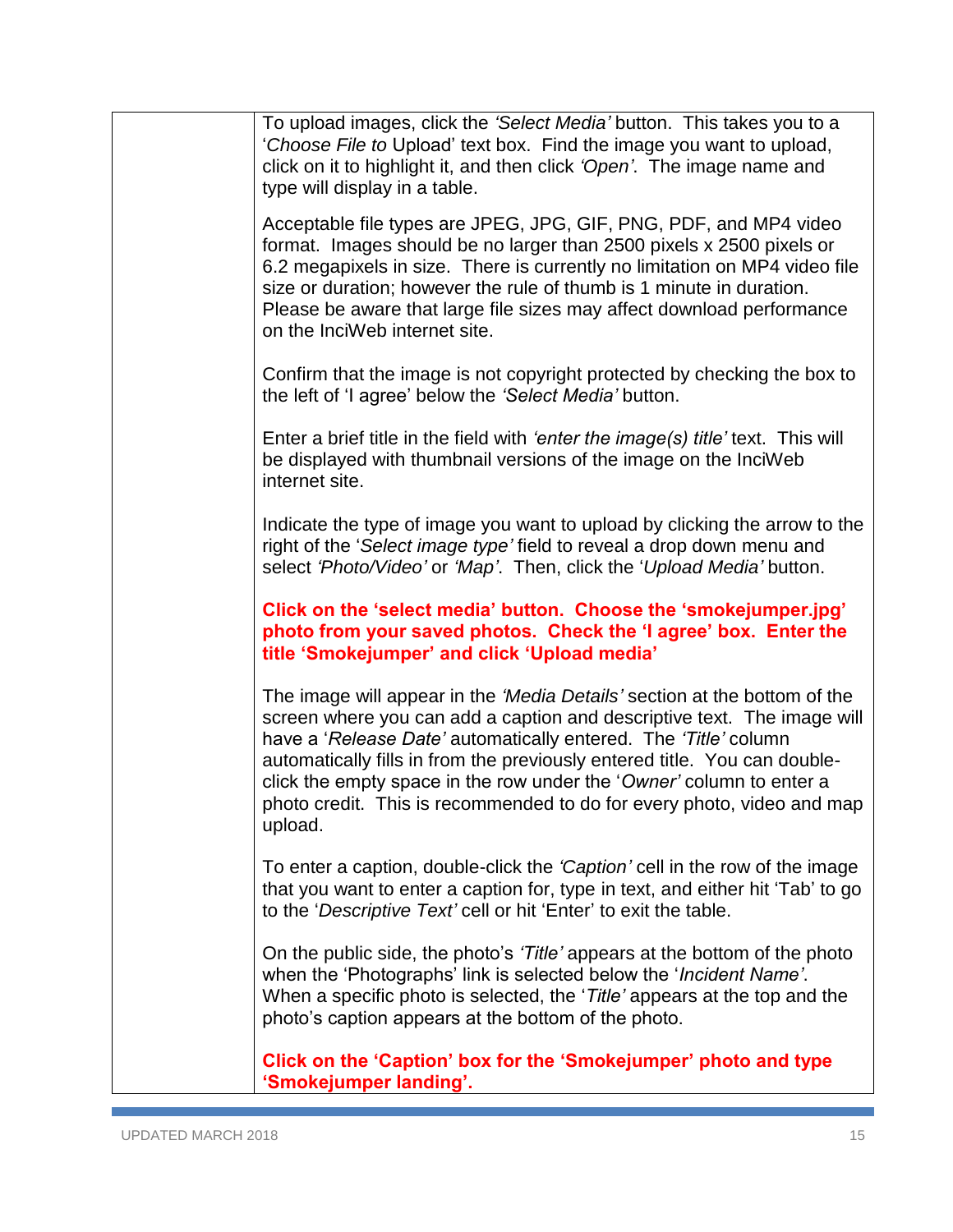| Adding descriptive text is a required for 508 compliance. You will want<br>to add text that describes the image for the visually impaired. Click on<br>the red box under 'Descriptive Text' and type the description. Tab over<br>or press the enter key when finished.                                                                                                                                                                                                                                                                                                                                                                                     |
|-------------------------------------------------------------------------------------------------------------------------------------------------------------------------------------------------------------------------------------------------------------------------------------------------------------------------------------------------------------------------------------------------------------------------------------------------------------------------------------------------------------------------------------------------------------------------------------------------------------------------------------------------------------|
| Double-click the red box and type 'BLM smokejumpers conducting<br>initial attack on a wildfire.'                                                                                                                                                                                                                                                                                                                                                                                                                                                                                                                                                            |
| The 'Alternate' column can be used to enter in a variety of ways. You<br>can upload a different file size or file type of the image you have<br>uploaded (i.e. a GIF of an image that you uploaded as a JPEG). It can<br>also be used to upload a transcript of a video for Section 508<br>compliance. It can also be used to add a related file such as an<br>accompanying video or a related photo of the same subject.                                                                                                                                                                                                                                   |
| To upload an alternate image, double click the '+' icon in the 'Alternate'<br>column in the cell of the row with the image that you want to upload an<br>alternate image for. Click the 'Select Image' button. This takes you to a<br>'Choose File to Upload' text box. Find the image you want to upload,<br>click on it to highlight it, and then click 'Open'. The image name and<br>type will display in a table. Click the 'Upload' Image button. The name<br>of the alternate image appears in the Alternate column. If you choose<br>alternate file, click on the black 'X' on the left-hand<br>not to add an<br>side of the pop- $\bigcirc$ up box. |
| An alternate file appears below the original photo, video or map file is<br>selected under ' <i>Photographs'</i> on the incident's home page.                                                                                                                                                                                                                                                                                                                                                                                                                                                                                                               |
| Highlighting an image places it on the incident home page. NOTE: PDF<br>and video files cannot be highlighted on the home page. Tool tip<br>above 'Highlight on Home' reminds users of this.                                                                                                                                                                                                                                                                                                                                                                                                                                                                |
| To highlight an image, double-click on the cell in the 'Highlight on Home'<br>column in the row of the image that you want to highlight in the 'Media<br>Details' table. Click on the arrow next to the 'Not Highlighted' field to<br>reveal a drop down menu and select 'Highlighted'. Hit Enter to exit the<br>table and 'Highlighted' will now appear in the Highlight on Home column.<br>Double-click on the 'highlight at home' column and select<br>'highlighted' from the drop-down menu for the photo you uploaded.                                                                                                                                 |
| To discontinue highlighting an article, double click on the cell in the<br>Highlight on Home column in the row of the image that you no longer<br>want to highlight in the Media Details table. Click on the arrow next to<br>the 'Highlighted' field to reveal a drop down menu and select 'Not                                                                                                                                                                                                                                                                                                                                                            |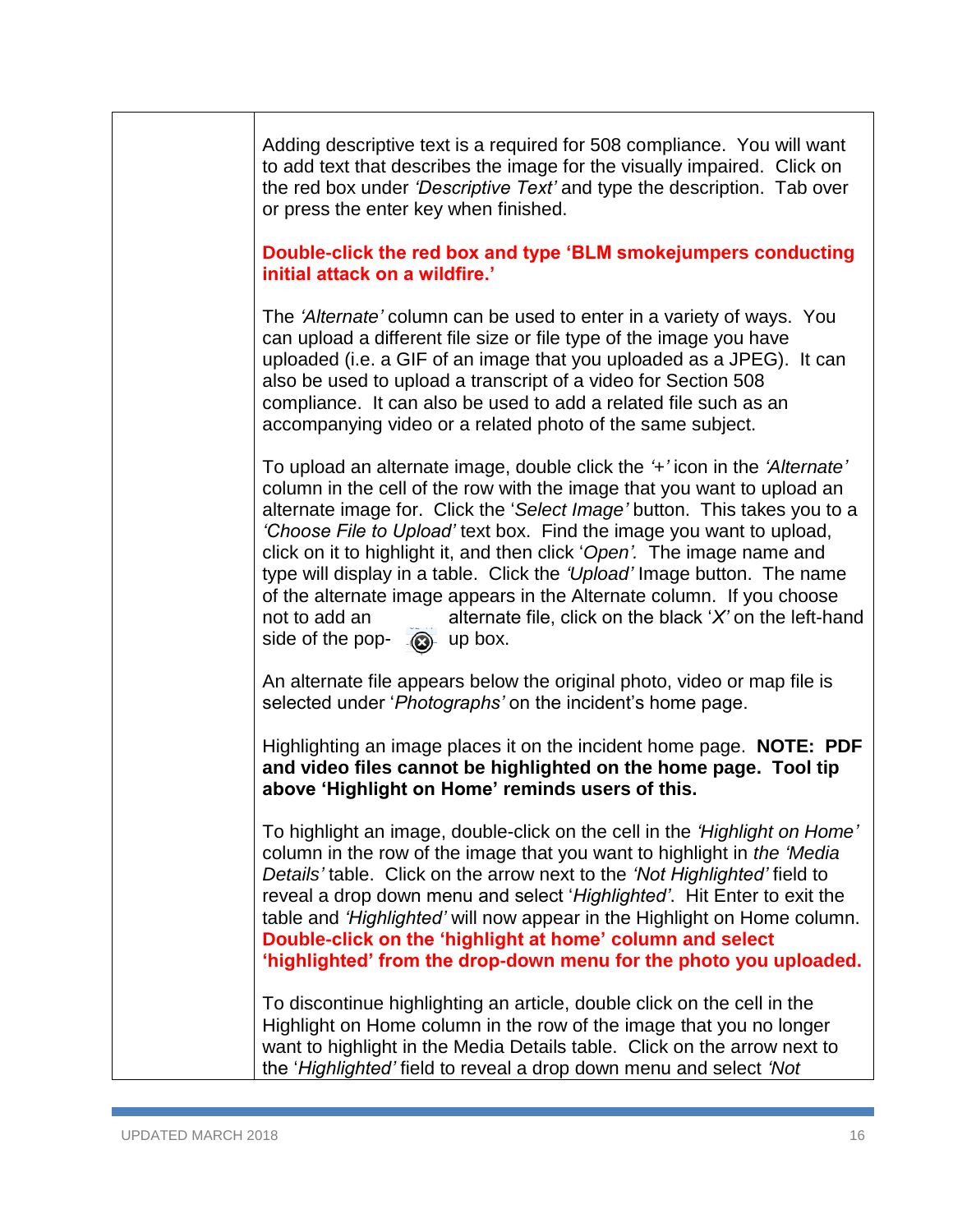<span id="page-16-1"></span><span id="page-16-0"></span>

|                                     | Highlighted'. Hit Enter to exit the table and 'Not Highlighted' will now<br>appear in the 'Highlight on Home' column.                                                                                                                                                                                                                                                                                                                                                |
|-------------------------------------|----------------------------------------------------------------------------------------------------------------------------------------------------------------------------------------------------------------------------------------------------------------------------------------------------------------------------------------------------------------------------------------------------------------------------------------------------------------------|
| <b>Links Screen</b>                 | <b>Click on links tab</b>                                                                                                                                                                                                                                                                                                                                                                                                                                            |
|                                     | On this screen, you can add links to other websites. Ensure that they<br>are appropriate for a government website.                                                                                                                                                                                                                                                                                                                                                   |
|                                     | To create a link, click the 'Add a Link' button.                                                                                                                                                                                                                                                                                                                                                                                                                     |
|                                     | Enter a brief description of the website into the Title field. Type, or copy<br>and paste, the Internet address for the link into the URL field after http://                                                                                                                                                                                                                                                                                                        |
|                                     | Click the 'Add Link' button. The link appears in a table. Click the link to<br>verify that it works.                                                                                                                                                                                                                                                                                                                                                                 |
|                                     | To delete a link, click on the link that you want to remove to highlight it,<br>click the Delete button, and then click OK in the Message from webpage<br>dialog box.                                                                                                                                                                                                                                                                                                |
|                                     | The link will appear on the right-hand side of the incident's public page<br>under 'Related Incident Links'.                                                                                                                                                                                                                                                                                                                                                         |
| <u>Cooperators</u><br><u>Screen</u> | <b>Click on the Cooperators tab.</b>                                                                                                                                                                                                                                                                                                                                                                                                                                 |
|                                     | On this screen, you can select from a list of existing cooperators and add<br>new cooperators.                                                                                                                                                                                                                                                                                                                                                                       |
|                                     | Some national cooperators appear in the 'Available Cooperators' table<br>(at the bottom of the screen) of all units, such as the American Red<br>Cross, and can be attached to any incident. You can also add regional,<br>state, and local cooperators specific to your unit or incident. The<br>cooperators you add will be included in the 'Available Cooperators' table<br>for your unit or incident, but will not be available to other units and<br>incidents. |
|                                     | To find a cooperator in the 'Available Cooperators' table, sort the table<br>so that cooperators are displayed in alphabetical order, as discussed in<br>the 'Unit Selection' screen section.                                                                                                                                                                                                                                                                        |
|                                     | Choose how many cooperators you want to view at one time $-10$ , 20, or<br>All – by clicking on one of those numbers in the blue bar at the bottom of<br>the 'Available Cooperators' table.                                                                                                                                                                                                                                                                          |
|                                     | If you select 10 or 20, you can jump from page to page by clicking on the<br>page numbers in the blue bar at the bottom of the 'Available<br>Cooperators' table, you can then scroll through the cooperators.                                                                                                                                                                                                                                                        |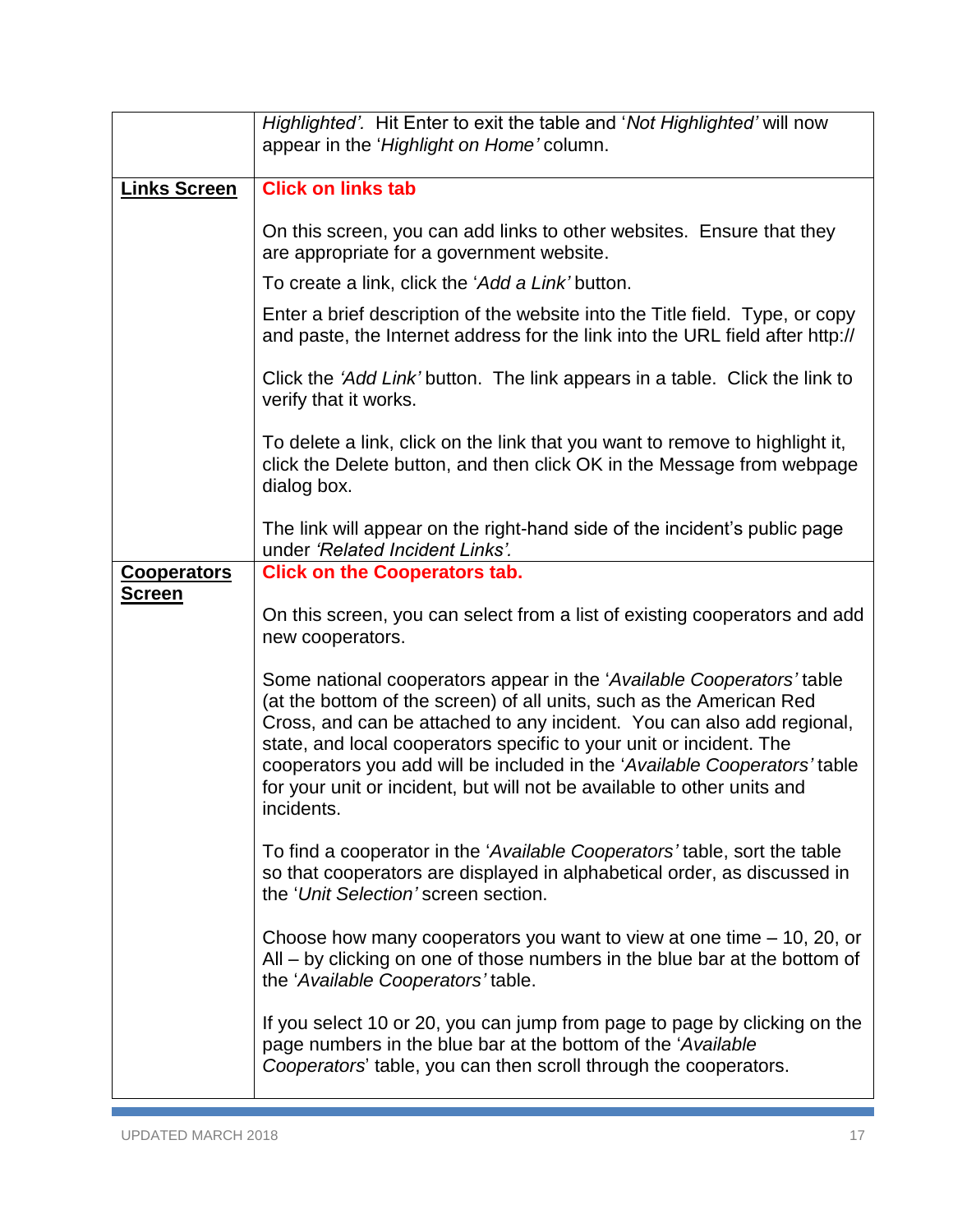| If you select 'All', all of the cooperators will appear on one page and you<br>can then scroll through them.                                                                                                                                                                                                                                                    |
|-----------------------------------------------------------------------------------------------------------------------------------------------------------------------------------------------------------------------------------------------------------------------------------------------------------------------------------------------------------------|
| To attach an existing cooperator to an incident, click on the name of the<br>organization in the 'Available Cooperators' table at the bottom of the<br>screen to highlight it and click the 'Attach Cooperator To Incident' button.                                                                                                                             |
| The organization now appears in the 'Cooperators Attached To This<br>Incident' table at the top of the screen.                                                                                                                                                                                                                                                  |
| Demonstrate attaching a cooperator from the 'Available<br><b>Cooperators' list to the incident.</b>                                                                                                                                                                                                                                                             |
| To detach a cooperator from an incident, click on the name of the<br>cooperator in the 'Cooperators Attached To This Incident' table at the top<br>of the screen to highlight it and click the 'Detach As Cooperator' button.<br>The cooperator now appears in the 'Available Cooperators' table.                                                               |
| Select the cooperator you just added to the incident and click<br>'Detach as Cooperator' to demonstrate the cooperator going back<br>in to the list of 'Available Cooperators'.                                                                                                                                                                                 |
| There are two ways to add a regional, state, or local cooperator specific<br>to your unit.                                                                                                                                                                                                                                                                      |
| First, if you want to 'pre-load' regional, state, or local cooperators so that<br>they are available to be attached to future incidents, without attaching<br>them to a current incident, click the 'Add New Cooperator' button in the<br>'Available Cooperators' table at the bottom of the screen. A new row<br>appears in the 'Available Cooperators' table. |
| Double-click the red 'Cooperator Name' cell and enter the cooperator's<br>name. Hit 'Tab' to enter information into other cells (Abbreviation,<br>Agency Type, etc.) or hit 'Enter' to exit the table.                                                                                                                                                          |
| Click on the 'Add New Cooperator' button and double-click in the<br>red box and type 'Humane Society'. (Leave cursor in this box).                                                                                                                                                                                                                              |
| Enter any abbreviation or acronym the cooperator uses as a short form<br>of their name in the Abbreviation cell.                                                                                                                                                                                                                                                |
| If the organization is a state or local agency, double click the 'Agency<br>Type' cell, an arrow will appear next to the 'Federal' field, click it and<br>select 'Local' or 'State'.                                                                                                                                                                            |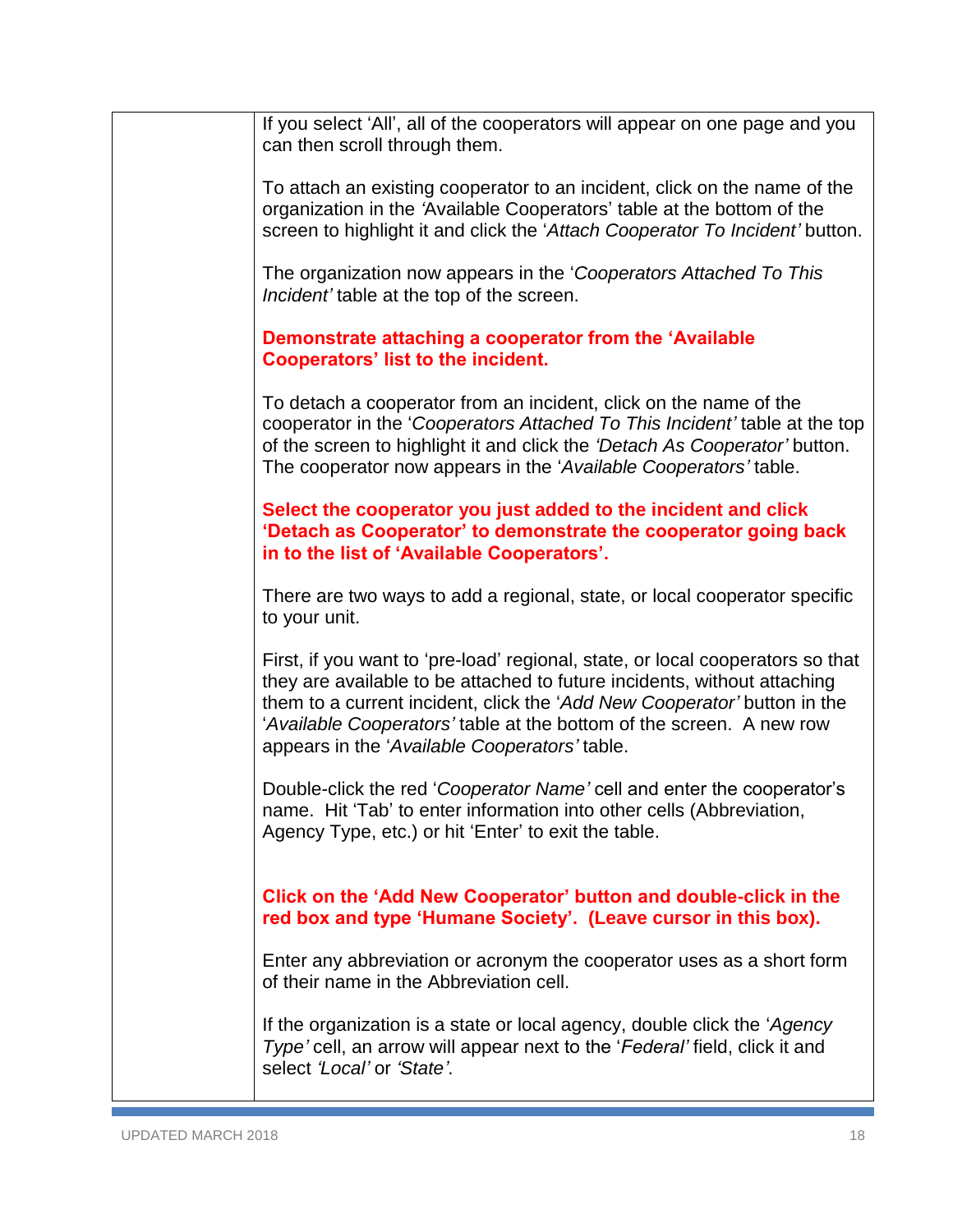<span id="page-18-0"></span>

|                                    | Tab over to the 'Agency type column and select 'local' from drop-<br>down menu. Hit 'Enter'.                                                                                                                                                                                                                  |
|------------------------------------|---------------------------------------------------------------------------------------------------------------------------------------------------------------------------------------------------------------------------------------------------------------------------------------------------------------|
|                                    | If the cooperator has a website, enter the URL in the 'Web Site URL'<br>field after http://                                                                                                                                                                                                                   |
|                                    | You can also add a cooperator and attach them to an incident at the<br>same time.                                                                                                                                                                                                                             |
|                                    | To do that, click the 'Add New Cooperator and Attach To Incident' button<br>in the 'Available Cooperators' table at the bottom of the screen. A new<br>row appears in the 'Cooperators Attached To This Incident' table at the<br>top of the screen.                                                          |
|                                    | Enter information into the 'Cooperator Name' and other cells as<br>discussed.                                                                                                                                                                                                                                 |
|                                    | Type 'local fire department' in the red box and hit 'Enter'.                                                                                                                                                                                                                                                  |
|                                    | To delete a cooperator from the 'Available Users' table, click on the<br>name of the cooperator to highlight it, click the 'Delete' button, and then<br>click 'OK' in the Message from webpage dialog box.                                                                                                    |
| <b>Boundaries</b><br><u>Screen</u> | <b>Click on the 'Boundaries' tab.</b>                                                                                                                                                                                                                                                                         |
|                                    | The 'Boundaries' screen enables you to identify unit and state<br>boundaries an incident has crossed.                                                                                                                                                                                                         |
|                                    | To do that, find the name of the unit in the 'Available Neighboring Units'<br>table and/or the name of the state in the 'Available Neighboring States'<br>table on the left side of the screen.                                                                                                               |
|                                    | If you don't see the name of the unit or state that you are looking for in<br>the tables, contact the Superuser for the unit as they are the only ones<br>that can add units and states to the tables. For Superusers – this is<br>done in the 'Administration' tab at the top that I will demonstrate later. |
|                                    | Double-click the 'Attach' cell in the Action column in the row of the unit<br>and/or state whose boundary the incident has crossed in the 'Available'<br>Neighboring Units' and/or 'Available Neighboring States' tables on the<br>left side of the screen.                                                   |
|                                    | The unit and/or state will appear in the 'Neighbors' (Unit and State<br>boundaries this Incident has crossed) table on the right side of the<br>screen.                                                                                                                                                       |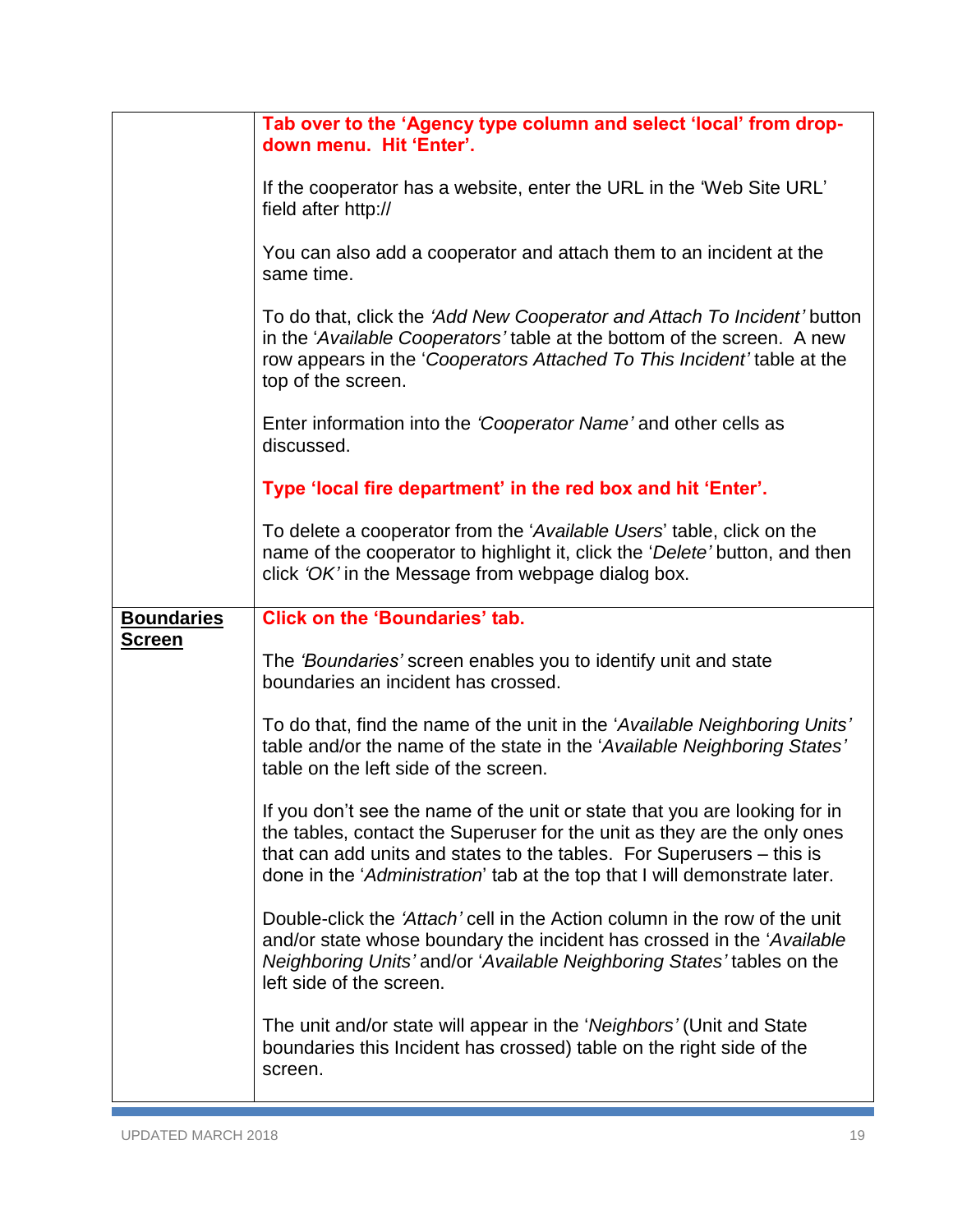<span id="page-19-0"></span>

|                                | Moving an incident to another unit occurs when an incident originates on<br>a unit but crosses over onto another unit who wants to manage the<br>incident in InciWeb. To do this attach a neighbor so that it appears in the<br>right-hand table. Under the 'Action' column in the drop-down box select<br>'Move Incident to this Unit'. NOTE: Superusers need to make sure<br>they have all their 'neighbors' added to their unit ahead of time by<br>selecting neighboring states/units on the 'Manage Neighbors ' tab<br>under the 'Administration Tab'. The moved incident will disappear<br>from your list of incidents.<br>To detach a unit and/or state from the 'Neighbors' (Unit and State<br>boundaries this Incident has crossed) table, double-click the 'Detach' cell<br>in the Action column in the row of the unit and/or state that you want to<br>detach. The unit and/or state will appear in the 'Available Neighboring<br>Units' and/or 'Available Neighboring States' tables on the left side of the |
|--------------------------------|---------------------------------------------------------------------------------------------------------------------------------------------------------------------------------------------------------------------------------------------------------------------------------------------------------------------------------------------------------------------------------------------------------------------------------------------------------------------------------------------------------------------------------------------------------------------------------------------------------------------------------------------------------------------------------------------------------------------------------------------------------------------------------------------------------------------------------------------------------------------------------------------------------------------------------------------------------------------------------------------------------------------------|
|                                | screen.                                                                                                                                                                                                                                                                                                                                                                                                                                                                                                                                                                                                                                                                                                                                                                                                                                                                                                                                                                                                                   |
| <b>Tweets</b><br><u>Screen</u> | <b>Click on the Tweets tab.</b><br>InciWeb includes a Twitter account.                                                                                                                                                                                                                                                                                                                                                                                                                                                                                                                                                                                                                                                                                                                                                                                                                                                                                                                                                    |
| <u>(Twitter)</u>               | As discussed in the create a 'New Incident' screen and '209' screen<br>sections, the hashtag for your incident will be whatever is entered into<br>the 'Name' field on the create a 'New Incident' screen and/or the '209'<br>screen.                                                                                                                                                                                                                                                                                                                                                                                                                                                                                                                                                                                                                                                                                                                                                                                     |
|                                | To avoid having tweets from your incident combined with tweets from<br>others, include the incident type after the incident name in the Name<br>field, i.e. 'Chicken Fire' instead of just 'Chicken.'                                                                                                                                                                                                                                                                                                                                                                                                                                                                                                                                                                                                                                                                                                                                                                                                                     |
|                                | InciWeb automatically sends out tweets whenever you 'change' or 'add'<br>content in the summary, article or image tab (like a photo, or map).<br>When the automatic tweets are sent, they include state and unit identifier<br>hashtags in addition to the incident name hashtag. This is a feature of<br>the original InciWeb administrative site that cannot be changed.                                                                                                                                                                                                                                                                                                                                                                                                                                                                                                                                                                                                                                                |
|                                | A table showing all of the tweets that have been sent automatically from<br>your incident appears on the Twitter screen. To access that, click the<br>Twitter tab, located between the New Incident and Administration tabs.                                                                                                                                                                                                                                                                                                                                                                                                                                                                                                                                                                                                                                                                                                                                                                                              |
|                                | Unit Home<br>Unit Selection<br>New Incident<br>Twitter<br>Administration<br>Welcome<br>You can also compose your own tweet on the ' <i>Tweets'</i> screen. To do<br>that, click the 'Add tweet' button, this opens the 'Tweets for (incident<br>name)' dialog box. Enter your text, and then click the 'Add Tweet'<br>button. For best results, enter your information before the hashtag.                                                                                                                                                                                                                                                                                                                                                                                                                                                                                                                                                                                                                                |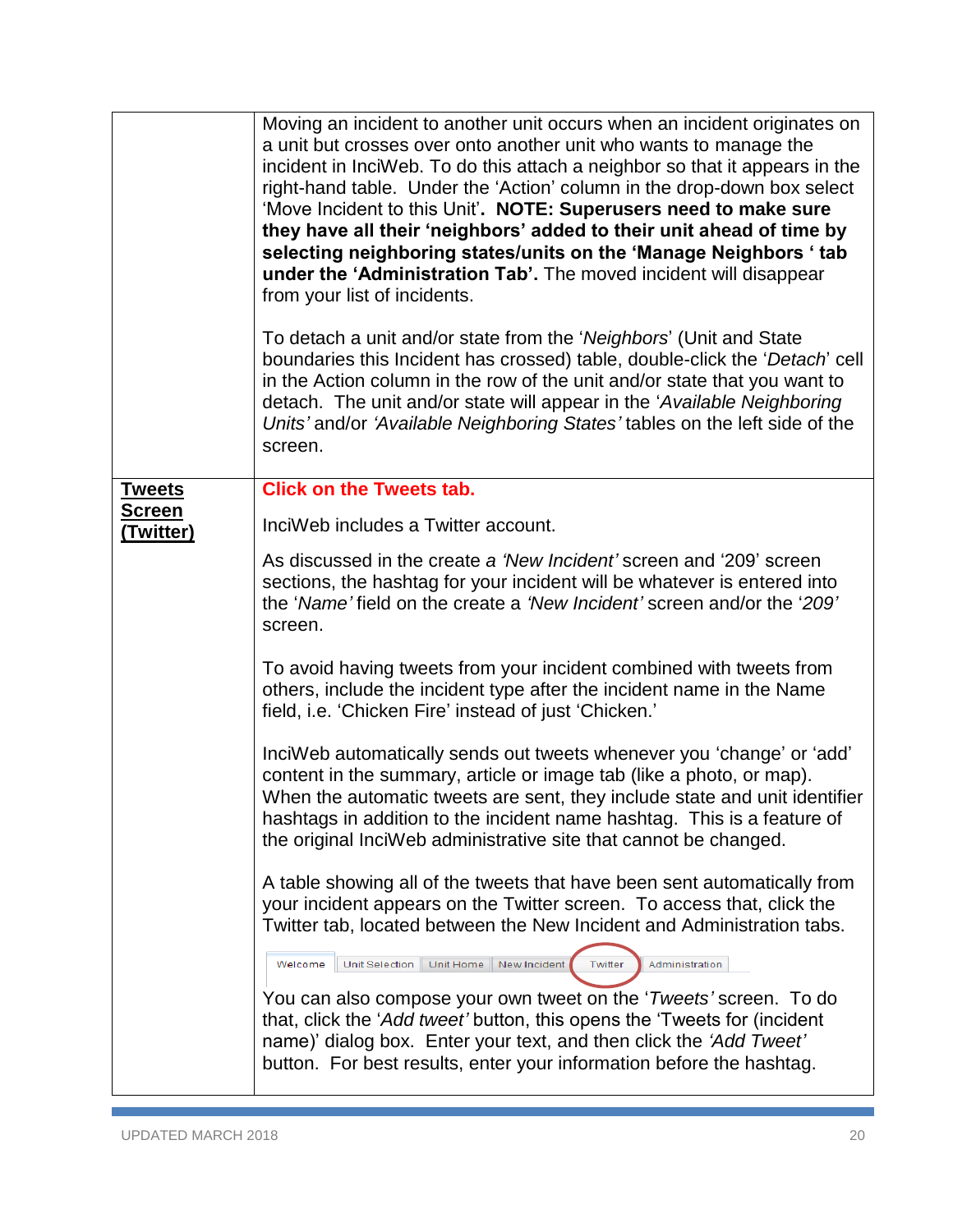<span id="page-20-0"></span>

|               | The yellow feedback bar should say 'The incident tweet has been<br>posted'. The tweet should appear in the 'Incident Specific Tweets' table<br>below (although it may take some time to appear due to network<br>connections between InciWeb and Twitter).                                                                                                                                                                                                                                                      |
|---------------|-----------------------------------------------------------------------------------------------------------------------------------------------------------------------------------------------------------------------------------------------------------------------------------------------------------------------------------------------------------------------------------------------------------------------------------------------------------------------------------------------------------------|
|               | To remove a tweet from the table, click on the tweet you want to delete<br>to highlight it and click the 'Delete tweet' button.                                                                                                                                                                                                                                                                                                                                                                                 |
|               | In the Tweets for (incident name) dialog box, you may have noticed the<br>Incident Specific Tweets link. This link takes you to a Twitter Search<br>page that will automatically list tweets for the incident that you are<br>working on. Twitter generally only indexes tweets that are less than 10<br>days old. If it has been more than 10 days since a tweet has been sent<br>for the incident you are working on, you may receive an error message<br>when you click the 'Incident Specific Tweets' link. |
| <u>Groups</u> | <b>Click on Groups Tab</b>                                                                                                                                                                                                                                                                                                                                                                                                                                                                                      |
| <u>Screen</u> | Sometimes, incidents are related to other incidents, such as when<br>multiple incidents are occurring on the same unit or when multiple<br>incidents are formally organized into a complex.                                                                                                                                                                                                                                                                                                                     |
|               | The 'Groups' screen enables you to let InciWeb visitors know that<br>incidents are related by forming a group. Be sure to coordinate with all<br>involved units and incident management teams, as well as area<br>command if one has been established, when creating, editing, and<br>deleting groups in InciWeb.                                                                                                                                                                                               |
|               | To create a group, at least two incidents must already have been<br>created in InciWeb.                                                                                                                                                                                                                                                                                                                                                                                                                         |
|               | One of the incidents is used to create the group. This incident is referred<br>to as the group 'parent.'<br>Incidents that then join the group as members are referred to as<br>'children'.                                                                                                                                                                                                                                                                                                                     |
|               | The incident that you are currently working on will automatically be<br>assigned to be the group parent and the group will be named after the<br>incident. The group name will appear in the Group Parent field.                                                                                                                                                                                                                                                                                                |
|               | If you want the group to have a different name, you have two options.<br>The first is to create the group while working on another incident, so that<br>incident will be assigned to be the group parent and the group will be<br>named after that incident. The second is to change the name of the<br>incident that you are currently working on from the 209 screen.                                                                                                                                         |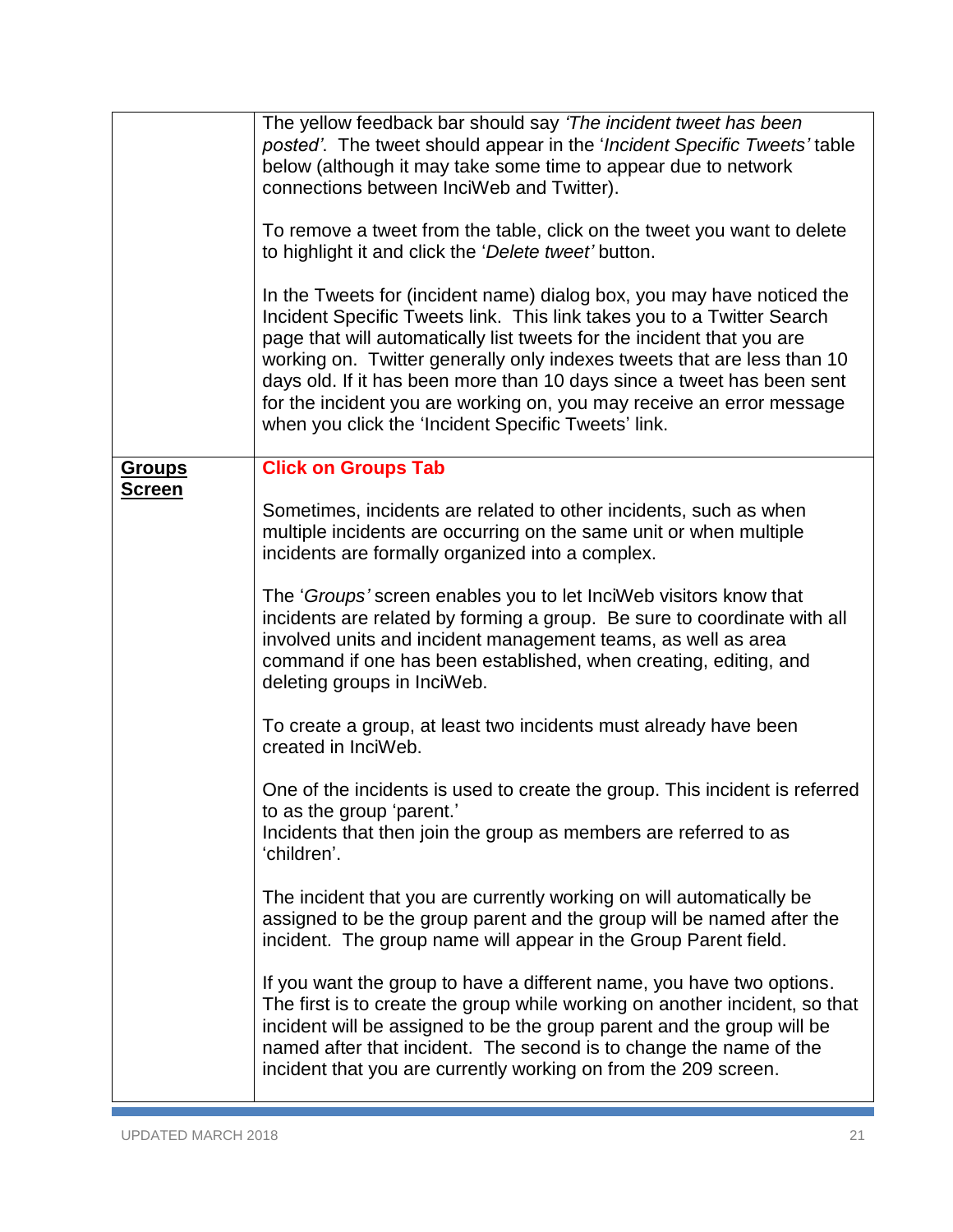<span id="page-21-0"></span>

|                                  | To create a group, click the arrow to the right of the 'Group Type' field to<br>reveal a drop down menu, and then select the type of group you want to<br>create - Complex, Theater, Related, or Unified Command. Then click<br>the Create button.                                                                                                                                                                                             |
|----------------------------------|------------------------------------------------------------------------------------------------------------------------------------------------------------------------------------------------------------------------------------------------------------------------------------------------------------------------------------------------------------------------------------------------------------------------------------------------|
|                                  | Create a group with the incident you are currently working in.                                                                                                                                                                                                                                                                                                                                                                                 |
|                                  | The incident will be listed in a table as a group member and other<br>incidents will now be able to join the group.                                                                                                                                                                                                                                                                                                                            |
|                                  | To delete a group, click the Delete Group button.<br>This will delete the group for all of the other members as well.                                                                                                                                                                                                                                                                                                                          |
|                                  | To join a group, go back to the Unit Home tab to the list of incidents on<br>the unit you're working on. Select the incident you want to add to the<br>Group you just created. Go the Groups tab for this incident you want to<br>add to the Group you created. Find the Group you created in the list of<br>Available Groups and select it. Next, click on 'Join Group' and you will<br>see this new incident added to the Group you created. |
|                                  | View the list of incidents on the left-hand side of the screen (if you<br>maximized your screen using the <sup>@</sup> then you will need to hit the ©<br>to show the list of incidents). If you didn't maximize your screen<br>the list of incidents appears on the left-hand side of the screen.<br>Select an incident you know is not part of a group and select 'Join<br>Group'.                                                           |
|                                  | To remove your incident from the group, without deleting the group, click<br>the Leave Group button.                                                                                                                                                                                                                                                                                                                                           |
|                                  | Select 'Leave Group' and the screen refreshes to the list of<br><b>Available Groups.</b>                                                                                                                                                                                                                                                                                                                                                       |
|                                  | To go back and work on your original fire select it in the list of Incidents<br>under Unit Home.                                                                                                                                                                                                                                                                                                                                               |
|                                  | When you look on the public page for the incident you created a group<br>for and for the incidents that belong to this group you will notice a new<br>section is created on the right-hand side of the page called Complex<br>Incidents.                                                                                                                                                                                                       |
| <b>Redirect</b><br><b>Screen</b> | <b>Click on Redirect Tab.</b>                                                                                                                                                                                                                                                                                                                                                                                                                  |
|                                  | Under some circumstances, such as when a fire that started on your unit<br>burns into a fire that started on a neighboring unit, it might make more<br>sense to send InciWeb viewers to the incident on the neighboring unit (if                                                                                                                                                                                                               |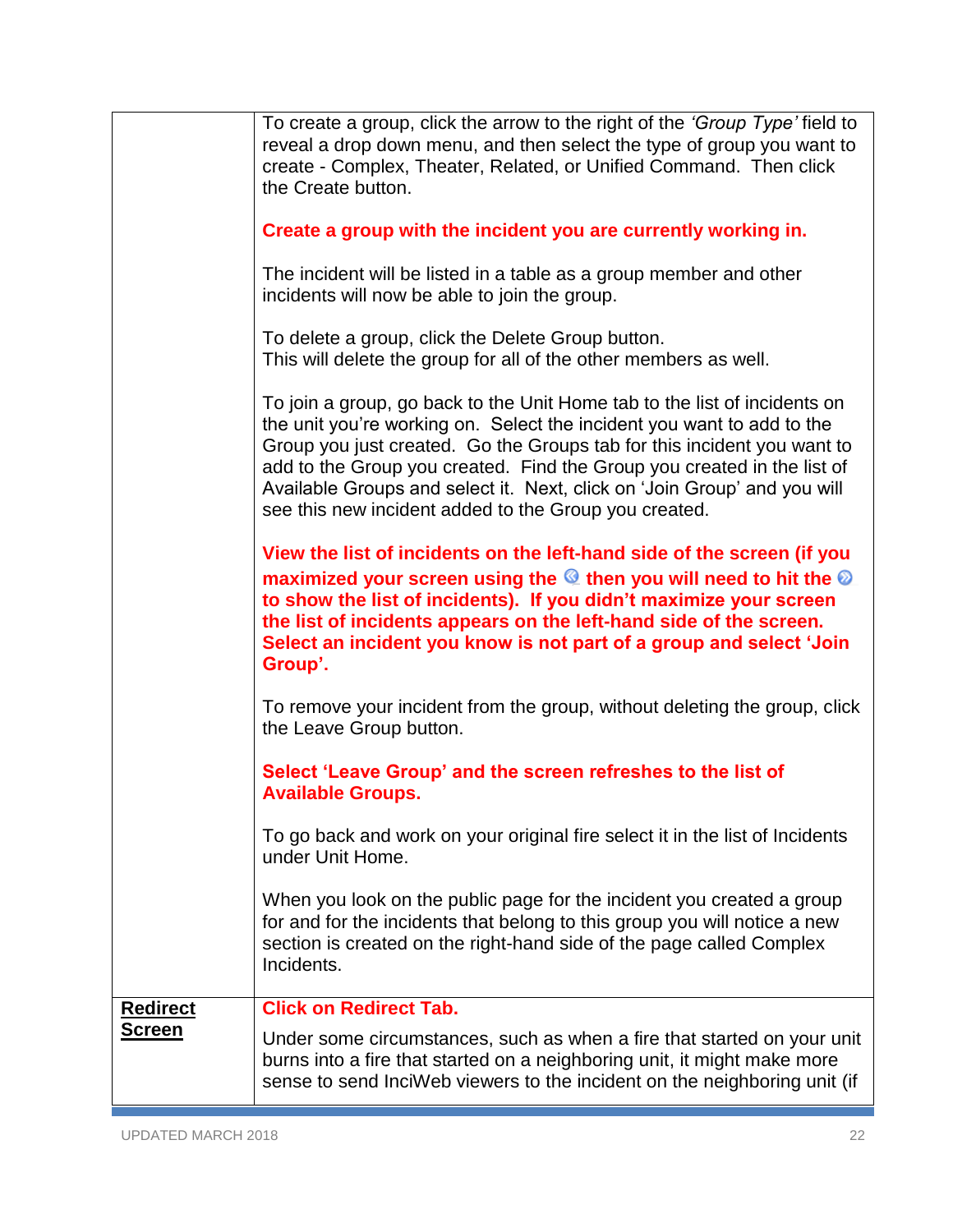<span id="page-22-2"></span><span id="page-22-1"></span><span id="page-22-0"></span>

|                                                                      | there's an incident already created on that neighboring unit) than to keep<br>updating the incident that you created.                                                                                                                                                                  |
|----------------------------------------------------------------------|----------------------------------------------------------------------------------------------------------------------------------------------------------------------------------------------------------------------------------------------------------------------------------------|
|                                                                      | Instead of deleting the incident you created, you can send InciWeb<br>viewers to the incident on the neighboring unit using the 'Redirect'<br>screen.                                                                                                                                  |
|                                                                      | Look in the 'Available Incidents for Redirection' table for incidents that<br>you can redirect InciWeb visitors to. You can only redirect InciWeb<br>viewers to incidents occurring on neighboring units.                                                                              |
|                                                                      | If you don't see the neighboring unit that you are looking for in the<br>'Available Incidents for Redirection' table, contact the Superuser for the<br>unit as they are the only ones that can add neighboring units to the table,<br>as discussed in the 'Boundaries' screen section. |
|                                                                      | Incidents are grouped by neighboring unit. Click the '+' icon to the left of<br>the neighboring unit name to reveal a list of incidents occurring on a<br>neighboring unit that you can redirect InciWeb visitors to.                                                                  |
|                                                                      | Click on the name of the incident that you want to redirect InciWeb<br>visitors to, to highlight it and then click the 'Redirect To' button. A<br>'Current Redirection' field appears indicating the incident that InciWeb<br>visitors are being redirected to.                        |
|                                                                      | To stop redirecting InciWeb visitors to an incident on a neighboring unit,<br>click the 'Remove Redirect' button.                                                                                                                                                                      |
|                                                                      | When you redirect an incident webpage a message banner will appear<br>on the top of the incident page you redirected from.                                                                                                                                                             |
| Administration<br><b>Screens for</b><br>Users &<br><b>Superusers</b> | The 'Administration' tab allows users to review their profile and look up<br>Superusers by unit.                                                                                                                                                                                       |
| <b>User Profile</b>                                                  | Select the 'User Profile' tab.                                                                                                                                                                                                                                                         |
| <b>Screen</b>                                                        | Verify all your information is correct and edit any wrong information or<br>add information such as a mobile phone number or instant message<br>account. Once you make changes, click the 'Save User Profile' button.                                                                  |
| <b>Superuser</b>                                                     | <b>Click on the 'Superuser Lookup' tab.</b>                                                                                                                                                                                                                                            |
| <b>Lookup</b><br><u>Screen</u>                                       | The Superuser tab allows all users to find Superusers on specific units.<br>It does not look up Superusers by name. Type in the unit you are<br>looking up Superusers for and click 'search'. A list of Superusers<br>contact information appears on the right-hand side.              |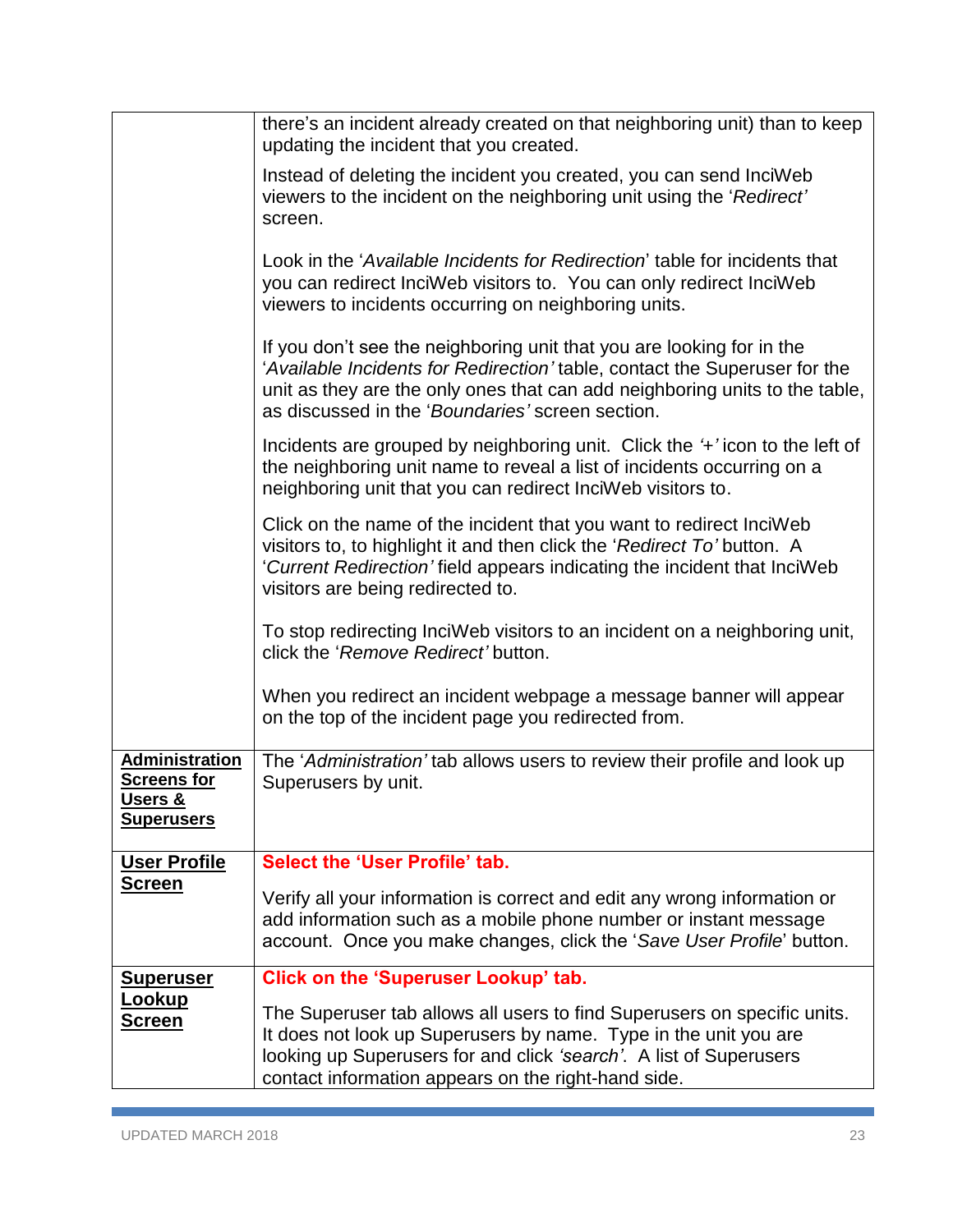<span id="page-23-1"></span><span id="page-23-0"></span>

| <b>Additional</b><br><b>Administration</b><br><b>Screens for</b><br><u>Superusers</u> | There are features in the 'Administration' tab that will only appear for<br>Superusers only. They are the 'Manage Access', 'Manage Unit' and<br>'Manage Neighbors' tabs. These tabs are designed to manage the<br>user's access to Superusers' accounts and manage the Superuser's<br>unit.                                  |
|---------------------------------------------------------------------------------------|------------------------------------------------------------------------------------------------------------------------------------------------------------------------------------------------------------------------------------------------------------------------------------------------------------------------------|
| <b>Manage</b>                                                                         | <b>Click on the 'Manage Access' tab.</b>                                                                                                                                                                                                                                                                                     |
| <b>Access</b>                                                                         |                                                                                                                                                                                                                                                                                                                              |
| <u>Screen</u>                                                                         | In addition to the User Profile and Superuser Lookup screens,<br>Superusers can access the 'Manage Access', 'Manage Unit', and<br>'Manage Neighbors' screens.                                                                                                                                                                |
|                                                                                       | Superusers can use the 'Manage Access' screen to give users who<br>already have InciWeb accounts access to input information about<br>incidents occurring on the Superusers' unit and to create InciWeb<br>accounts for individuals who have been issued Ness Application Portal<br>(NAP) usernames and passwords.           |
|                                                                                       | A list of users who have already been given access to input information<br>about incidents occurring on a Superuser's unit is located in the 'Users'<br>Attached to this Unit' table on the left side of the screen.                                                                                                         |
|                                                                                       | To change the access or status of a user or a Superuser in the 'Users'<br>Attached to this Unit' table, click the 'Edit' button in the 'Manage' column<br>in the row with their name. The user or Superusers name will now<br>appear in the 'Add a New User or Change User Access' table on the<br>right side of the screen. |
|                                                                                       | You can change the date when you want the user or Superuser's access<br>to your unit to expire by clicking the arrow to the right of the 'Access'<br>Expires' field to reveal a drop down calendar and selecting a date.                                                                                                     |
|                                                                                       | Or, if you want the user or Superuser to have access to your unit<br>indefinitely, you can check the box to the right of the 'Never Expires'<br>field.                                                                                                                                                                       |
|                                                                                       | If you want to change the status of a user to a Superuser, check the box<br>to the right of the 'Make Superuser' field. If you want to change the<br>status of a superuser to a user, uncheck the box to the right of the 'Make'<br>Superuser' field.                                                                        |
|                                                                                       | When you have finished changing the user's access or status, click the<br>'Exit Edit' button at the bottom of the 'Add a New User or Change User<br>Access' table.                                                                                                                                                           |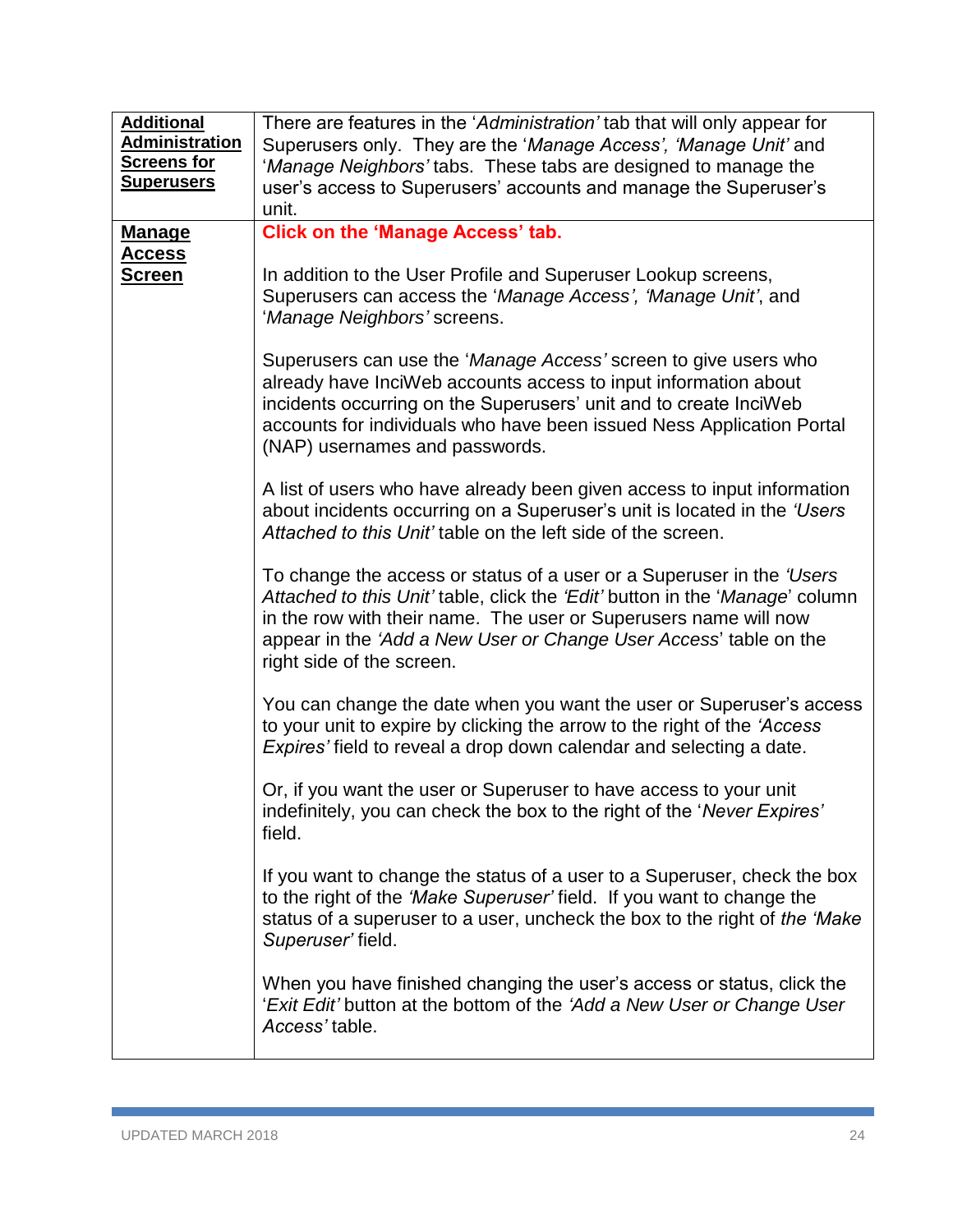| To grant access to your unit to a user who already has an InciWeb<br>Account, find their name in the 'Available Users' table by scrolling<br>through the list or by using the 'Filter' function.'                                                                                                                                                                                                                                                                   |
|---------------------------------------------------------------------------------------------------------------------------------------------------------------------------------------------------------------------------------------------------------------------------------------------------------------------------------------------------------------------------------------------------------------------------------------------------------------------|
| If you want to scroll through the list, you can choose how many names<br>you want to view at one time, as discussed in the 'Cooperators' screen<br>section.                                                                                                                                                                                                                                                                                                         |
| You can also search for a user in the 'Available Users' table by clicking<br>the bar that reads 'No filter applied' as discussed in the 'Unit Selection'<br>screen section.                                                                                                                                                                                                                                                                                         |
| When you find the user you are looking for, click the 'Attach' button in<br>the 'Action' column in the row with their name. The user's name will now<br>appear in the 'Users Attached to this Unit' table. InciWeb will<br>automatically set the time that the user has access to your unit for 14<br>days from the current date. Click the 'Edit' button if you need to edit the<br>user's status as previously discussed.                                         |
| To recap this 'Manage Access' screen, Superusers can use the 'Add a<br>New User or Change User Access' table on the right side of the screen<br>to create InciWeb Accounts for any user who has been issued a Ness<br>Application Portal (NAP) username and password.                                                                                                                                                                                               |
| Users who do not have a NAP username and password can request one<br>by following instructions posted on the NIFC PIO bulletin Board in a<br>document titled 'Ness Application Portal (NAP) Account Request<br>Instructions.'                                                                                                                                                                                                                                       |
| To create an InciWeb Account for an InciWeb user who has been issued<br>a NAP username and password, complete the required fields (indicated<br>by a *) in the 'Add a New User' or 'Change User Access' table. Indicate<br>when you want the user's access to expire and their status as previously<br>discussed, then click the 'Create New User' button at the bottom of the<br>table. The user's name will appear in the 'Users Attached to this Unit'<br>table. |
| If you want the new user to have access to your unit, no further action is<br>required. If you do not want the new user to have access to your unit,<br>click the 'Remove' button in the row with their name. The user's name<br>will now appear in the 'Available Users' table and they will be available to<br>be given access to any unit.                                                                                                                       |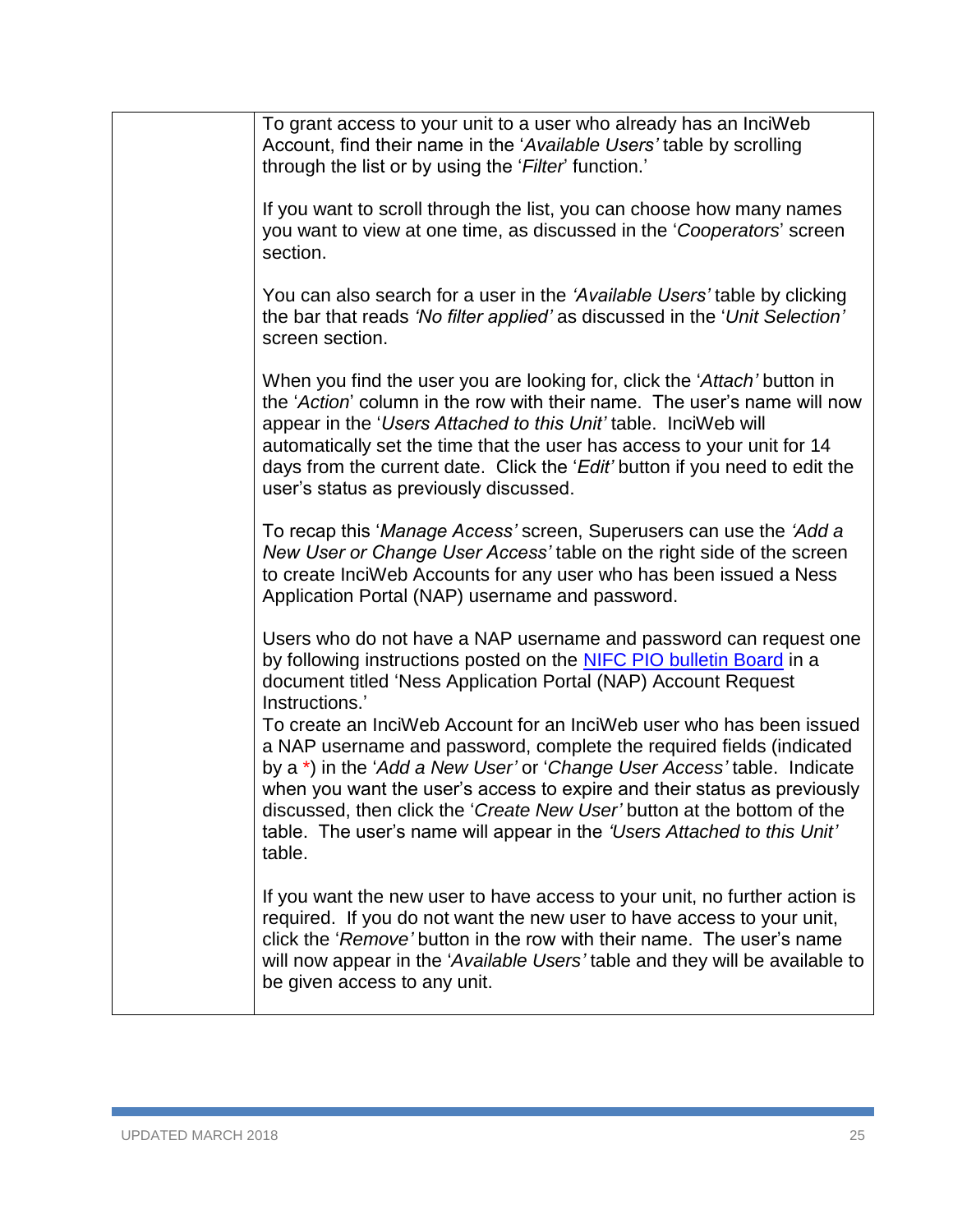<span id="page-25-1"></span><span id="page-25-0"></span>

| <b>Manage Unit</b><br><u>Screen</u>                | Superusers can enter or update contact information for their unit(s) on<br>the 'Manage Unit' screen.<br>Enter or edit at least all of the required fields, indicated by a * then click<br>the Save button.<br>If you want information about incidents that occur on the unit that you are<br>a superuser for to be posted on InciWeb, click the arrow to the right of<br>the 'Status' field to reveal a drop down menu and select 'Active'.<br>If you do not want information about incidents that occur on the unit that<br>you are a superuser for to be posted on InciWeb, click the arrow to the<br>right of the 'Status' field to reveal a drop down menu and select<br>'Inactive'.<br>To remove information from all of the fields, click the 'Clear' button.                                                                                                                                                                                                                                                                                                                                                                                                                          |
|----------------------------------------------------|----------------------------------------------------------------------------------------------------------------------------------------------------------------------------------------------------------------------------------------------------------------------------------------------------------------------------------------------------------------------------------------------------------------------------------------------------------------------------------------------------------------------------------------------------------------------------------------------------------------------------------------------------------------------------------------------------------------------------------------------------------------------------------------------------------------------------------------------------------------------------------------------------------------------------------------------------------------------------------------------------------------------------------------------------------------------------------------------------------------------------------------------------------------------------------------------|
| <b>Manage</b><br><b>Neighbors</b><br><u>Screen</u> | As discussed in the 'Boundaries' Screen section, only Superusers can<br>identify neighboring states and units whose boundaries an incident on<br>their unit might cross. Superusers can do that on the 'Manage<br>Neighbors' screen.<br>A list of states and units that are already attached to your unit appears in<br>the 'Your Attached Neighbor States and Units' table on the right side of<br>the screen.<br>To detach a state or unit in this table from your unit, click the 'Detach'<br>button in the 'Action' column in the row of the state or unit you want to<br>detach.<br>The 'Your Available Neighboring States and Units' table on the left side<br>of the screen enables Superusers to attach additional states and<br>corresponding units to their unit(s).<br>Only units that have been entered into InciWeb will be available to be<br>identified as neighboring units.<br>Instructions on how to enter a unit into InciWeb are available on the<br>NIFC PIO Bulletin Board in a document titled 'InciWeb Log In Accounts<br>and Access.' You can also obtain information about how to enter a unit<br>into InciWeb by contacting the Interagency Incident Applications |